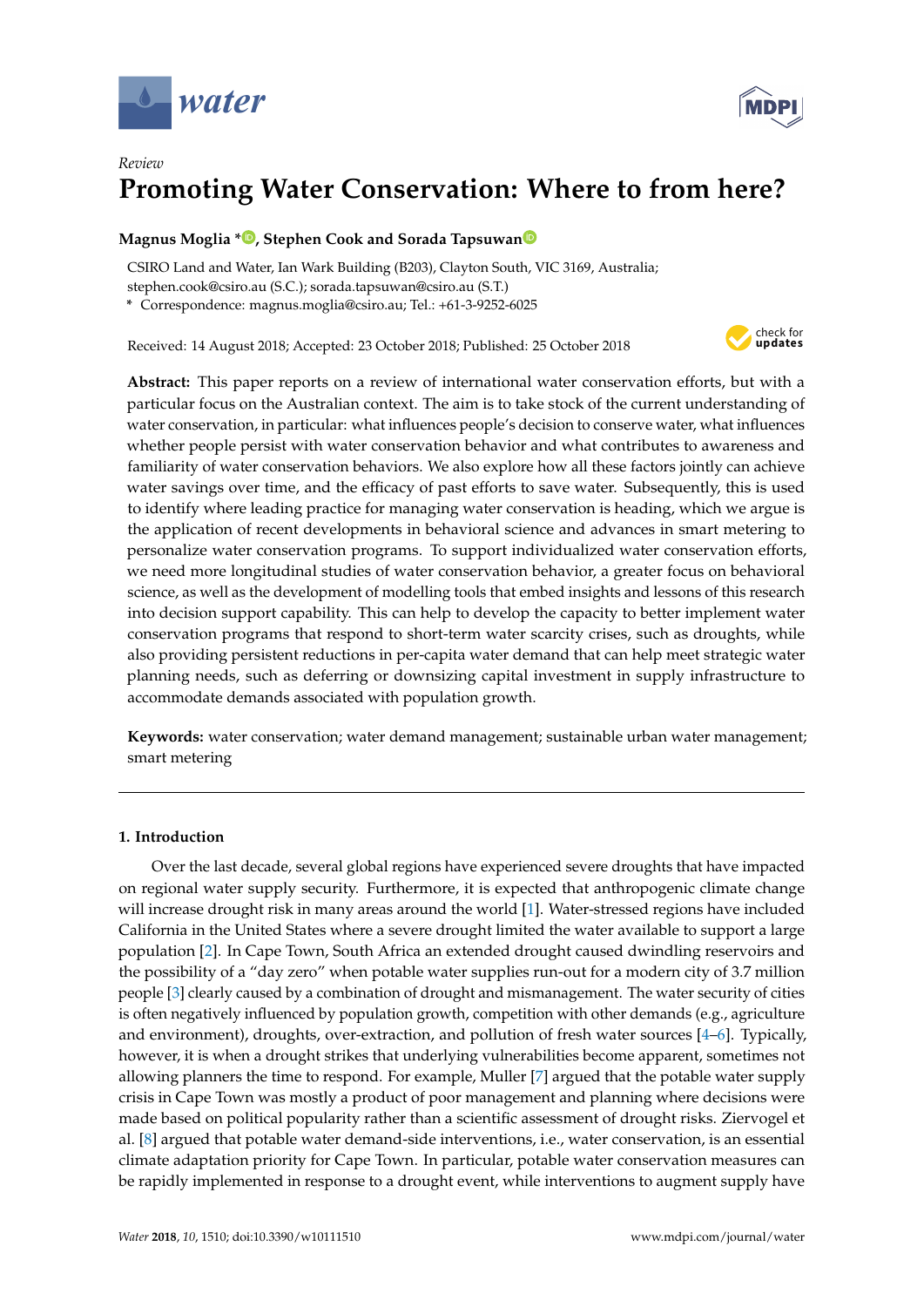a much longer lead time to reduce potable water security stress. With the benefit of hindsight, few would now argue it was not prudent to implement potable water conservation measures. In Australia, the location of the authors, the Millennium Drought was an extended period (1996–2010) of below average rainfall that meant water storages for Australia's most populous cities reached critically low levels [\[9\]](#page-11-7). The response to the drought transformed how cities in Australia both source their water and how they use it [\[10\]](#page-11-8). In fact, due to the length of the drought, many would argue that it changed the culture of water management in the country [\[11](#page-11-9)[,12\]](#page-12-0).

Generally, the responses to potable water supply deficits are of three types:

- A. Conserve water;
- B. Substitute potable water with alternatives sources;
- C. Augment existing supplies.

Strategy B (substitute supply) and C (augment supply) usually come at considerable costs and require time to implement. Conversely, water conservation efforts support more responsive governance and can be implemented quickly and are not associated with large infrastructure investment costs. Therefore, pressures on potable water supply security highlight the importance of demand-side measures, where the focus of water services is not only on meeting growing demand through augmentation of supply infrastructure but also on shaping future demand to ensure that water services are reliable, cost-effective and environmentally sustainable [\[13\]](#page-12-1). Reduced potable water use is also associated with reduced energy use and greenhouse gas emissions [\[14–](#page-12-2)[17\]](#page-12-3). Another important advantage of water conservation, similar to supply augmentation, is that it has the potential to protect environmental water flows, especially at times of drought [\[18](#page-12-4)[,19\]](#page-12-5) and can, if using stormwater as a supply source, even reduce environmental damage caused by urban runoff [\[20\]](#page-12-6). As such, potable water conservation is often considered to be an important tool in the toolbox to support Sustainable Urban Water Management (SUWM) [\[21–](#page-12-7)[24\]](#page-12-8).

This paper provides a review of water conservation experiences over the last couple of decades, with a specific focus on Australia, to identify any key lessons, and subsequently provides a discussion about where the key opportunities are for water conservation going forward. As such, the paper is primarily a review paper, but it is framed around a theoretical understanding of how water conservation is implemented through promoting awareness and understanding, and with the addition of decision trigger, such as a drought, initiate behavioral changes that conserve water. We do this in recognition that the primary driver for water conservation is the adoption of water-efficient practices by households. In particular, we structure the discussion around how to promote water conservation based on the notion of the "consumer decision journey" [\[25\]](#page-12-9) translated into the context of water conservation behavior:

- Awareness and familiarity: how can you make people be aware of and familiar with water conservation practices? To what extent does this translate into *consideration* of water conservation behaviors? The consideration here is the active choice whether to undertake a particular behavior.
- Adoption: once water conservation practices are "on the radar", what makes people consider and adopt them?
- Persisting: once people have adopted water conservation practices, to what extent will they persist with this behavior?

Finally, with this in mind, we ask: what approaches are available for planners to initiate water conservation behavior in response to future water security challenges?

#### **2. Scope and Method of Paper**

As already noted, this paper focuses on reviewing experiences to conserve potable water in urban areas, with most of the references from the US, the UK, Australia, and Spain. The paper's scope does not cover water governance, but findings from this paper can help inform better decisions (i.e., who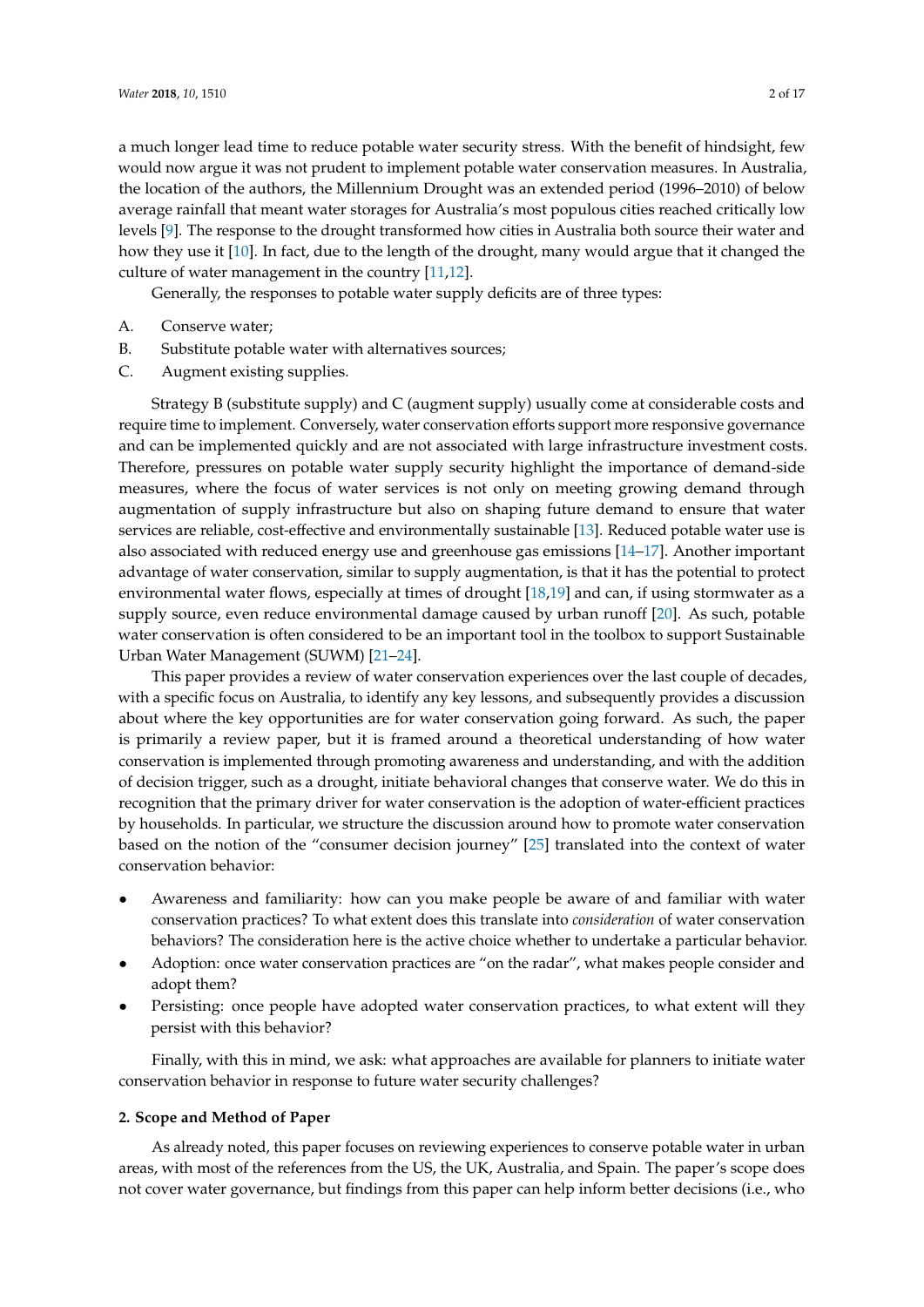can use this information). We also note that the paper does not cover non-residential urban water conservation, or water demand from ex-urban uses such as agriculture.

The literature review was undertaken using Scopus abstract and citation database which covers more than 36,000 titles and 69 million records. We searched particular keywords, including but not limited to those listed here:

- "Water conservation" and Urban
- "Rainwater harvesting" and "water saving"
- "Irrigation", "water saving" and urban
- "Smart meter", feedback and "water saving"
- Tariff, metering, urban and water
- Media, water, conservation, urban and awareness
- Water, conservation, urban and "public awareness"
- "Water conservation" and psychology
- Awareness, "water conservation" and urban
- Awareness, "water demand management" and urban

Based on the search results, we focused primarily on those which fulfilled the criteria of (1) being one of the top-20 most highly cited OR which are published in the last two years, and (2) which had abstracts and/or titles that indicated relevance to our topic. Once key articles were identified and reviewed, we also followed the reference lists for what we perceived to be particularly pertinent information. Generally, we avoided conference papers except in cases when papers seemed particularly relevant. This approach was complemented with further "snowballing" where citations in papers found through the original search were used to develop a more comprehensive review of relevant papers.

#### **3. Awareness and Familiarity with Water Conservation Behaviors**

There is a reason many of the conservation programs aiming to reduce potable water demand focus on raising awareness, rather than focusing on providing financial incentives or restrictions. In China, where water shortages are becoming increasingly common, water pricing and raising awareness have been proposed as key strategies to reducing demand, while pricing reforms are perceived as more difficult to get right [\[26\]](#page-12-10). In fact, there is huge potential in voluntary water conservation [\[27\]](#page-12-11). This is because the first step towards a household deciding to conserve water is that they understand the importance of water conservation and that they know what to do to reduce water demand. In India, it was found that uptake of particular water conservation efforts, such as rainwater harvesting, was hampered due to lack of familiarity [\[28\]](#page-12-12). Stavenhagen et al. [\[29\]](#page-12-13) have reviewed water conservation methods, and found that while information campaigns are considered important for creating a more informed and rational water user [\[30\]](#page-12-14) but Inman and Jeffrey [\[31\]](#page-12-15) found that media broadcasts tend to reduce water demand by 2–5% but the effectiveness of awareness campaigns is unclear and in the range of 0 to 8%. In a more recent study in California, regular media attention around drought and the need for water conservation has been associated with 11–18% reduction in water use [\[32\]](#page-12-16). In the context of Namibia, with near permanent water stress, it has also been argued that information and awareness campaigns need to have a long-term focus [\[33\]](#page-12-17). In one of the most encouraging results, a study in Australia found that providing householders with procedural information about how to reduce their water demand achieved a 16% reduction, indicating the power of individualized recommendations [\[34\]](#page-12-18). Based on experiences of water conservation awareness media campaigns in Barcelona, March et al. [\[35\]](#page-12-19) report survey results which indicate that campaigns over several years can achieve a near complete awareness (92% in the case of Barcelona) of the impacts of severe drought and the associated need for water conservation. Furthermore, nearly two thirds of the population reported to have adopted measures to reduce their water consumption, although the majority of actions were behavioral, such as having shorter showers (74%), turning off the tap while brushing the teeth (67%)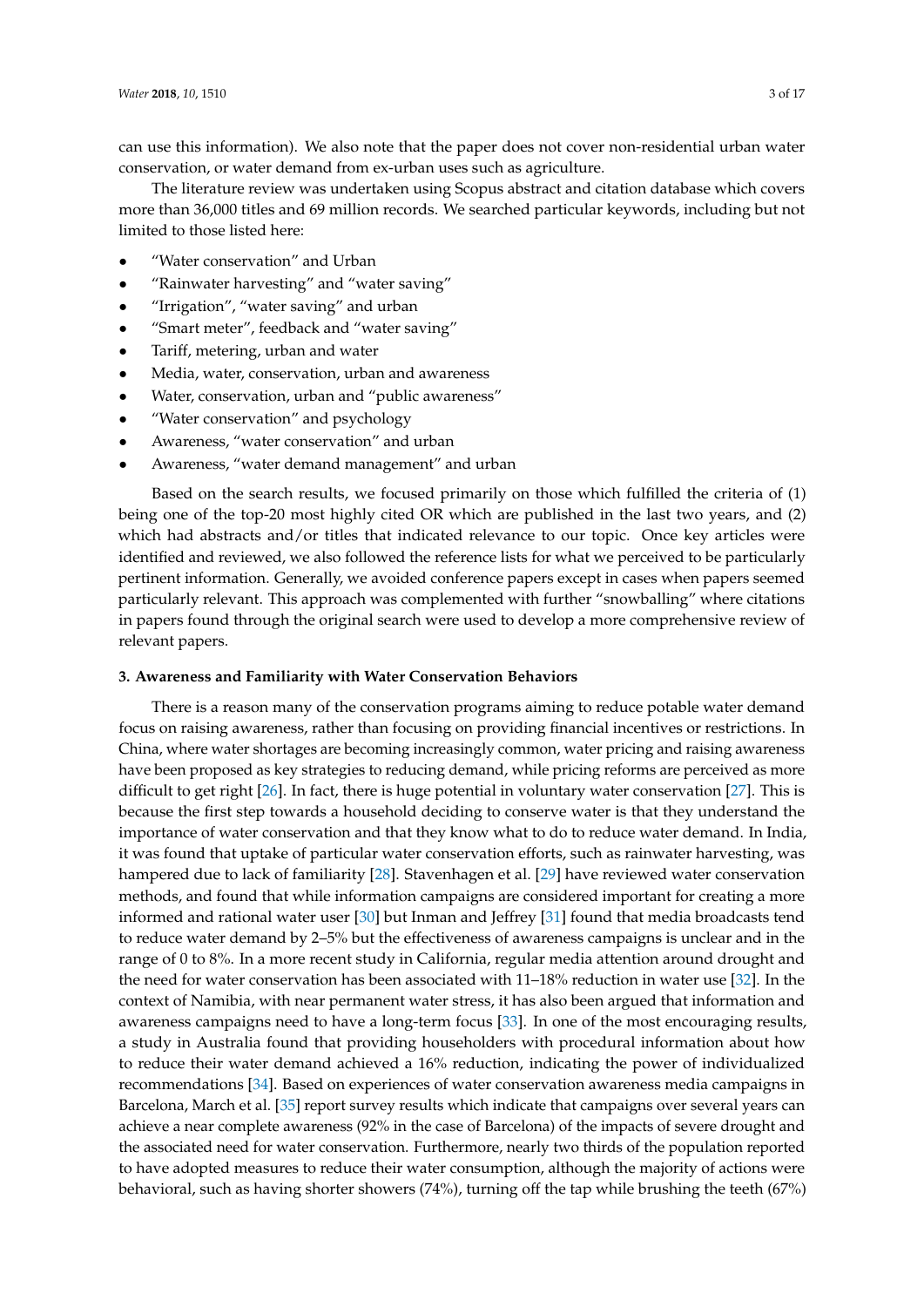and only using the washing machine when full (49%). They do however note that there are concerns about how the media campaigns were implemented, in the sense that there needs to be a greater focus on how to reduce water demand and providing targeted information suitable to particular household segments. For example, it was noted there was a need for a greater focus on those households with outdoor water use, and what they could do to reduce water demand. This echoes research from the 1980s that found that while the awareness of the need for water conservation could be generated, given underlying circumstances, the increased understanding of specific of water conservation actions is harder to achieve [\[27\]](#page-12-11). The authors also noted that there needs to be a rigorous and quantitative approach to evaluating the effectiveness of awareness campaigns over the long term, and a better understanding of how the design of awareness campaigns influence water conservation outcomes in different contexts. Particular focus needs to be given to the influence of the credibility of the information source, the narrative style of the message, the information channel, and how the message is targeted to the individual [\[27\]](#page-12-11). Sauri [\[36\]](#page-13-0), in a more recent review, has argued that awareness campaigns tend to benefit from having a particular behavior change in focus and it is important to target behavior changes that have a greater impact across a population. Willis et al. [\[37\]](#page-13-1) described the innovative use of householder's smart meter data to provide direct and individualized information feedback on water use patterns, which influenced changed behavior.

### **4. Influences on the Choice to Conserve Water**

The choice to conserve water depends on contextual factors, such as the price of water, household characteristics, the level of inconvenience and practicality of practices, as well as the attitudes and social norms of the household [\[28](#page-12-12)[,31,](#page-12-15)[38\]](#page-13-2). A seminal paper by Gregory and Di Leo [\[39\]](#page-13-3) found evidence in an Australian study that water conservation adoption was driven by a process of environmental awareness, personal involvement, habit formation and contextual factors such as income.

### *4.1. Contextual Factors*

There are contextual factors that influence both water demand as well as the potential to conserve water [\[40\]](#page-13-4). For example, in the context of Sydney, it has been shown that changes in temperature, rainfall patterns, and evaporation, has a moderate impact on water demand [\[41,](#page-13-5)[42\]](#page-13-6). We also know that the urban design, soil type and urban greenery has an impact on urban heat as well as on water demand [\[43](#page-13-7)[–45\]](#page-13-8). It has also been observed in the Californian context, not surprisingly, that the potential for water savings are greatest during summer months [\[46\]](#page-13-9).

### *4.2. Price and Restrictions*

The elasticity of water demand to the price of water has been the topic of many studies [\[41](#page-13-5)[,47](#page-13-10)[,48\]](#page-13-11). This is a typical approach by economists and an example of such a study is that by Arbués et al. [\[49\]](#page-13-12) explored an econometric model derived of the form  $Qd = f(P,Z)$ , which relates water consumption to some measure of price (P) and other factors (Z) such as income, household type, or household composition. However, there is no consensus on the methodology to analyse water demand. Variables affecting demand include price, household income, weather, housing characteristics (number of bedrooms and bathrooms, garden size, metering), the frequency of billing and tariff design, indoor versus outdoor use (seasonal demand and peak-load pricing.). It was found in Namibia that pricing was important for reducing urban water demand but that the effectiveness of block tariffs was over-estimated [\[33\]](#page-12-17). Furthermore, water companies and/or governments often put in place water restrictions at times of drought, and this clearly helps to reduce demand [\[47,](#page-13-10)[50\]](#page-13-13). We note, however, that restriction of urban water use, especially for outdoor irrigation, tends to come at a cost in terms of externalities put onto the community and ecosystem services and it will therefore in many instances be more efficient and desirable for planners and to implement alternative approaches [\[51–](#page-13-14)[53\]](#page-13-15).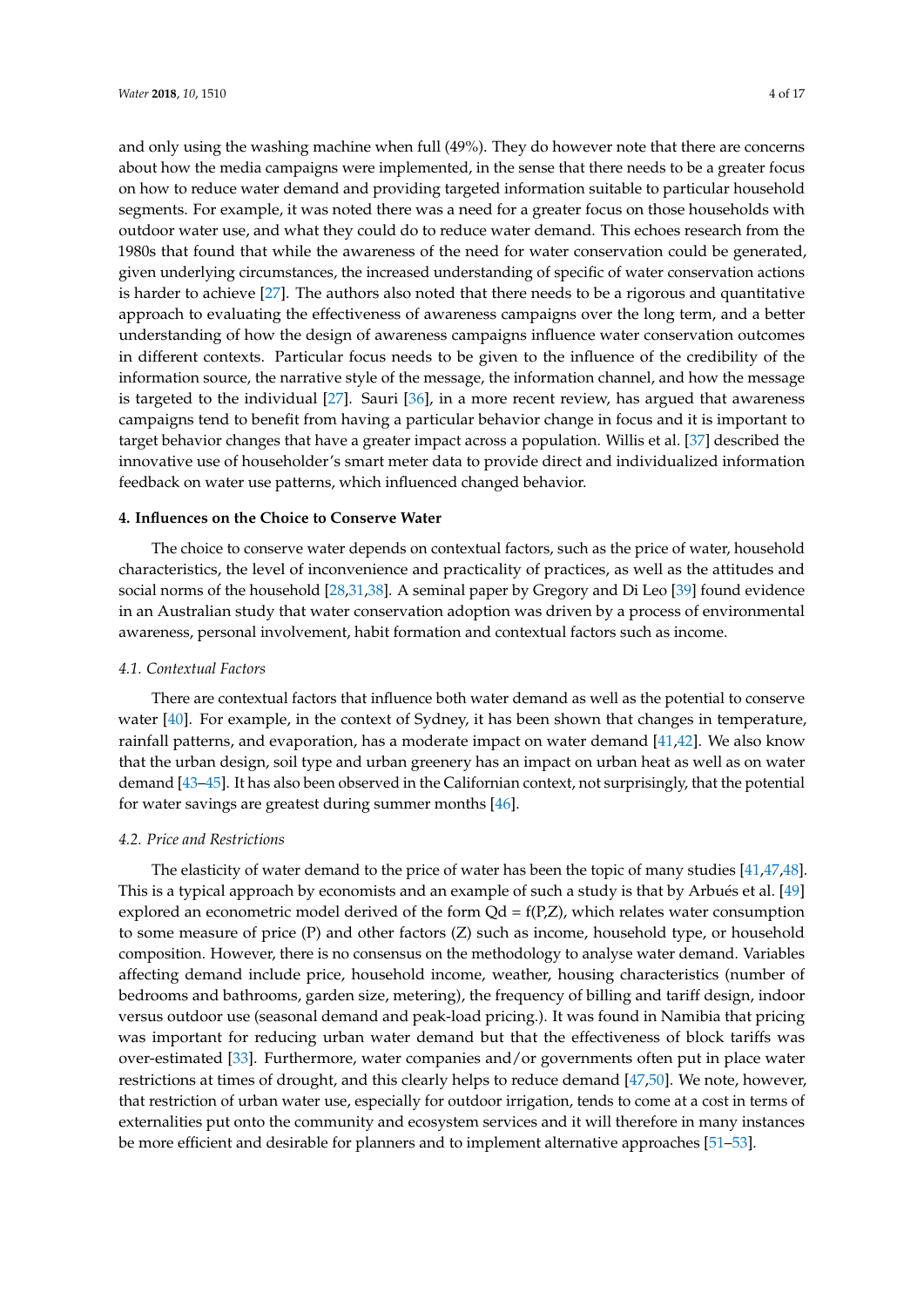Household characteristics influence water demand and the potential for water conservation, such as:

- Higher income is generally found to be associated with a higher water demand [\[38](#page-13-2)[,54\]](#page-13-16).
- Larger household size uses more water and similarly [\[38\]](#page-13-2).
- An older household tends to use more water [\[38\]](#page-13-2).

In a study in India, social norms, income, age, and self-efficacy (the perception of one's actions capacity to make a difference) had an influence on water conservation behaviors [\[28\]](#page-12-12). Along these lines, Pullinger et al. [\[55\]](#page-13-17) explored the influence of demographic factors on water conservation behavior, with the findings used to test the validity of existing standard approaches to modelling household water use within the water industry. Current approaches to household segmentation, for example, categorize "households of water users" based on socio-demographic or other household characteristics. These approaches assume that these household level variables can "predict" the water using behavior of particular types of households, as well as other environmental behaviors [\[56](#page-13-18)[–59\]](#page-14-0). Another important goal of market segmentation is finding out which groups that could best be targeted to achieve water savings. Turner et al. [\[60\]](#page-14-1) have suggested water conservation be promoted within low-income groups because of the high relative savings as well as social benefits to these groups. However, it has also been argued that there is no "average water user" because there are so many context-specific factors associated with different sites and different homes (kitchen sink, shower, toilet, outdoor tap, etc.) that vary so greatly that prediction becomes almost impossible [\[61\]](#page-14-2). In fact, it has been shown that even with segmentation based on attitudes, values, and socio-geo-demographic variables, current approaches provide relatively poor predictions of individual water use [\[59\]](#page-14-0). A study by Jorgensen et al. [\[62\]](#page-14-3) in South Australia and Victoria, Australia, explored the way that the temporal dynamics of metered household water consumption could be explained by individual household characteristics. It was found that household size and personal motivations were important factors, and the level of social comparison predicts temporal changes over time. Sofoulis [\[63\]](#page-14-4) argues, based on interviews with water professionals in Australia, that there is a need to focus more on the application of social, political, and cultural theory in designing water conservation programs. Theoretical insights from these fields can provide for better consideration of gender, intrinsic motivations, cultural considerations, and ethics.

#### *4.4. Inconvenience and Impracticality*

Dolnicar and Hurlimann [\[64\]](#page-14-5) collected empirical data, through an Australian survey of 1495 people about attitudes towards water conservation and their stated water conservation behaviors. The results from this survey indicate that Australians generally had, at the time of the study, very positive attitudes towards water conservation and water-saving appliances; however, these positive attitudes did not consistently translate into reported water conservation behavior. In India, a large survey of urban households found that water conservation that requires some level of effort, but no financial cost was significantly less popular than water conservation that did not require behavioral change [\[28\]](#page-12-12). It is, therefore, believed that important barriers to adoption of water conservation behaviors are the perception of inconvenience and impracticality, as well as costs associated with water-saving appliances. Please note that costs in this instance are not just the financial cost of the appliance, but it includes the perceived time and effort it takes to acquire the appliance i.e., the opportunity cost of time and the perceived amount of space the appliance will require as well [\[65\]](#page-14-6).

#### *4.5. Attitudes and Social Norms*

Fielding et al. [\[38\]](#page-13-2) aimed to identify the key determinants of household water use, with a view to identifying those factors that could be targeted in water demand management campaigns. Objective water use data and surveys were collected from 1008 households in four local government areas of southeast Queensland, Australia. Results showed that demographic, psychosocial, behavioral, and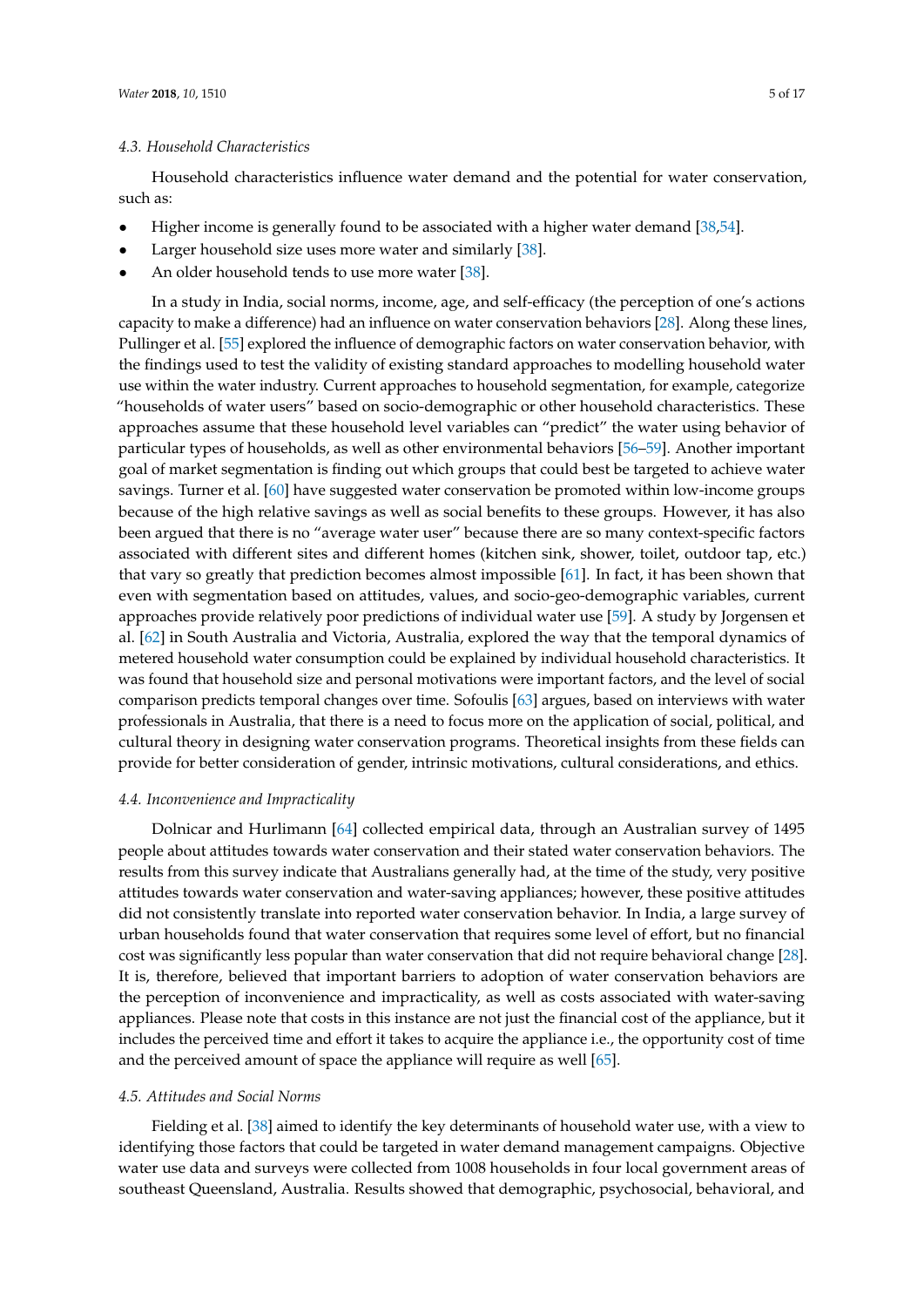infrastructure variables all have a role to play in determining household water use. Consistent with past research, household occupancy was the most important predictor of water use. Households in n<br>regions recently exposed to drought conditions and higher-level restrictions also used less water than those who had less experience with drought. The effect of water-efficient technology was mixed: some water-efficient appliances were associated with less water use, while others were associated with more water use. Results also demonstrated the importance of considering water use as a collective behavior that is influenced by household dynamics. Households who reported a stronger culture of water conservation used less water. These findings, along with evidence that good water-saving habits are linked to water conservation, highlight the value of policies that support long-term cultural shifts in the way people think about and use water. Along similar lines, among Indian households, water conservation behavior was most likely in households that considered it a community expectation, and that also had the view that government is not necessarily responsible for providing water security during a drought [\[28\]](#page-12-12).

# **5. Persisting with Water Conservation Behaviors** Ideally, however, however, however, the end of water conservation behaviors at the end of water conservation behaviors at the end of water conservation behaviors at the end of water conservation behaviors at the end of wa

Ideally, households persist with water conservation behaviors at the end of water conservation campaigns. Indeed, in many countries around the world, the per-capita water use is in decline:

- In the US and Canada, there is a decline in per-capita water use across many cities  $[66-69]$ .
- In Australia per-capita residential water use in Australian cities declined during the drought 5% in Perth, 11% in Sydney, 26% in Melbourne, and 48% in Brisbane over the period of 2004–2009 [\[70\]](#page-14-9).
- Per capita, potable water use in Chinese cities is currently in decline  $[71]$ .
- In Botswana and South Africa, reduced per-capita potable water use has been reported in cities [\[3](#page-11-2)[,72\]](#page-14-11).  $T$  reasons for declining per-capital per-capital potable water use  $\frac{1}{2}$  is  $\frac{1}{2}$ .

The reasons for declining per-capita potable water use may vary, which in Australian cities is likely to include a combination of adoption of more water-efficient appliances, shifts to denser urban form reducing outdoor water use, and greater awareness of the need to conserve scarce water resources, particularly during droughts. In many instances, targeted water conservation efforts have helped to reduce per-capita water use. One such example is the Millennium Drought in Australia, during which per-capita water use declined. Figure 1 shows that when the drought broke in Melbourne (circa 2012) there was a rebound in water demand, but most of the reduction in water demand achieved during the drought persisted. Similar results were observed in California which revealed that in the first year of a campaign to reduce water demand, there was a 19% reduction in residential water demand, but only a 9% reduction after two years [\[73\]](#page-14-12). This indicates that water demand bounced back after the initial efforts. The challenge for water planners is better to understand how programs to increase water conservation behavior during droughts can result in persistent change. persistent change.

<span id="page-5-0"></span>

Figure 1. Residential water use in Melbourne, 2000–2016. X-axis: years. Y-axis: Per-capita residential water use in liters per person per day. Sourced from Melbourne Water [74]. water use in liters per person per day. Sourced from Melbourne Water [\[74\]](#page-14-13).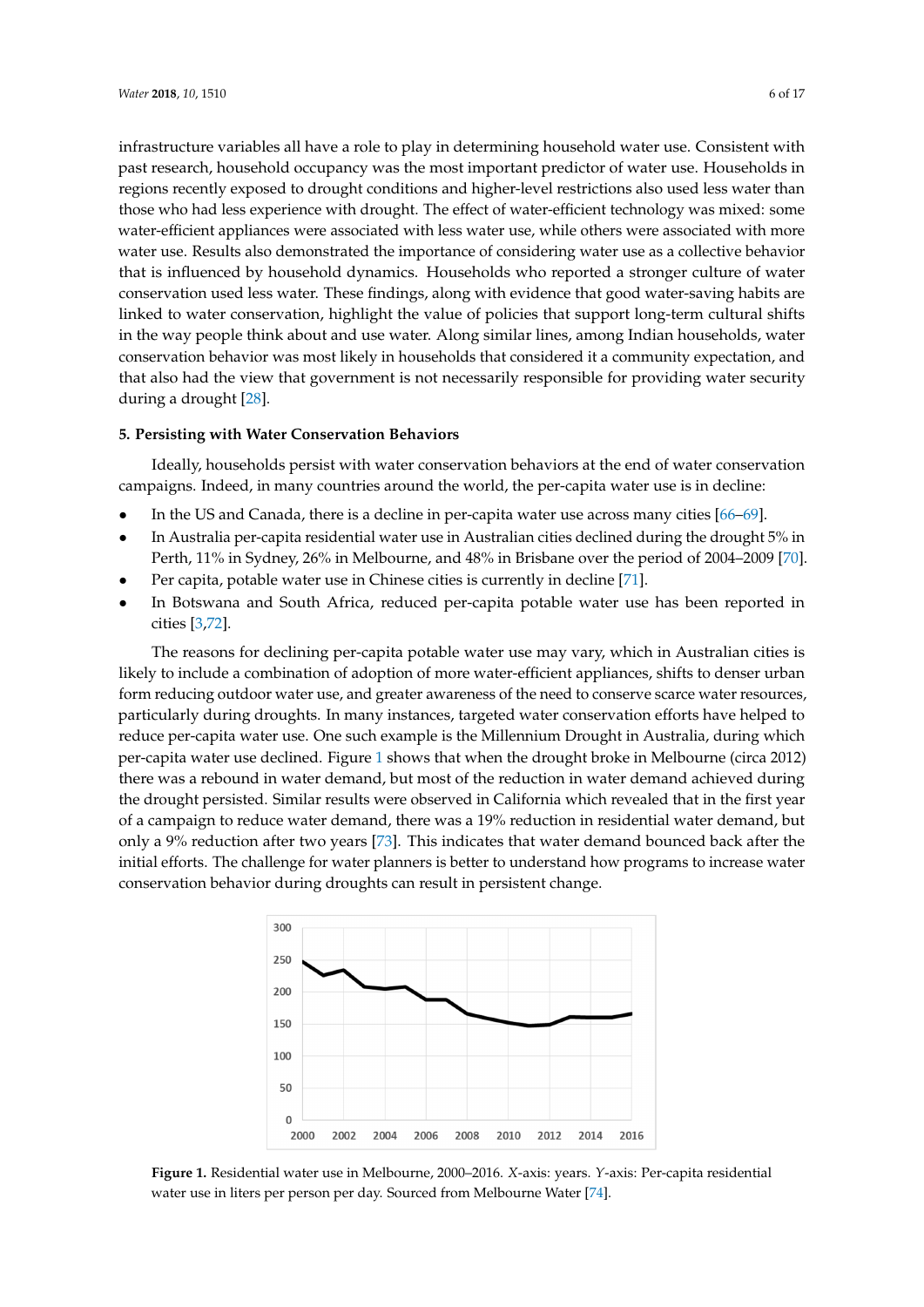So what types of water conservation behaviors are more "sticky", and which are likely to bounce back over time? Studies on this are limited, which in part is due to the difficulty in untangling the influence of behavioral change on water demand from more efficient appliance stock and increased substitution with alternative water sources (e.g., household rainwater tanks). However, the analysis of water conservation behavior surveys from both during and post-drought can, in combination with demand data, provide some useful insights. For this purpose, we explore the case of Sydney, as shown in Table [1.](#page-6-0) While there is not enough data to draw too many conclusions, we note a few implications of the data:

- There is a close correlation between stated intention in 2005 and the self-reported behavior in 2017, beyond what we would have expected. We interpret this to mean that stated intentions take time to be realised due to limits on resources—time, effort, knowledge, and capacity etc. However, over time, if motivational drivers remain, the stated intentions will largely be translated into behavior through a process of diffusion.
- We do however also note that two types of behavior where there appears to have been a bounce-back effect, i.e., only using washing machines when they are full, and turning the tap off while brushing teeth. We interpret this to mean that when opting out is easy, and when there is an effort and/or cost involved with persisting with the behavior, some of the households will opt out over time.
- We also note that the appliance stock has changed significantly over the period, with front-loading washing machines (previously considered a proxy for water-efficient appliances in Australia) increasing their proportion of the stock from 16% to 37%. This uptake of more water-efficient appliance stock will definitely lead to reduced water demand.

All considered the data in Table [1](#page-6-0) is quite consistent with the per-capita water demand over time. Most households will persist with most of the water conservation behaviors even after motivational drivers are removed, except in cases when the effort and/or cost triggers householders to regress to prior water conservation behavior. This shows that further longitudinal research is required to explore the persistence of water conserving behaviors, as well as understand the contribution of behavior change relative to changes in appliance stocks in reducing water demand.

|                                                                          | Self-Reported<br><b>Behavior 2005</b> | <b>Stated Intention</b><br>2005 | Self-Reported<br><b>Behavior 2017</b> |
|--------------------------------------------------------------------------|---------------------------------------|---------------------------------|---------------------------------------|
| Use half flush button on the toilet                                      | 13%                                   | $62\%$                          | $62\%$                                |
| Use the washing machine only when full                                   | 21%                                   | 86%                             | 56%                                   |
| Take shorter showers                                                     | 29%                                   | 58%                             | 57%                                   |
| Reduce garden watering                                                   | 13%                                   | 44%                             | 50%                                   |
| Turn the tap off while brushing teeth                                    | 18%                                   | 92%                             | 72%                                   |
| Front-loading washing machine (a proxy<br>for water-efficient appliance) | 16%                                   | N/A                             | 37%                                   |

<span id="page-6-0"></span>**Table 1.** Rates of self-reported water conservation behaviors in Sydney 2005 and 2017. First two data columns are from Randolph and Troy [\[75\]](#page-14-14). The last data column is based on a survey of 406 households in Sydney by the authors in 2017.

### **6. What Has Worked in the Past?**

Inman and Jeffrey [\[31\]](#page-12-15) provided a review of types of water conservation programs. They note a range of residential urban water demand in the range of 123–503 l/c/d; and then focus on an array of policy instruments by which reduced residential water demand can be achieved noting five categories of interventions: technological, financial, legislative, operation and maintenance, and educational. What we are interested in is, to what extent do the respective programs achieve water savings? This question is explored in Table [2.](#page-7-0)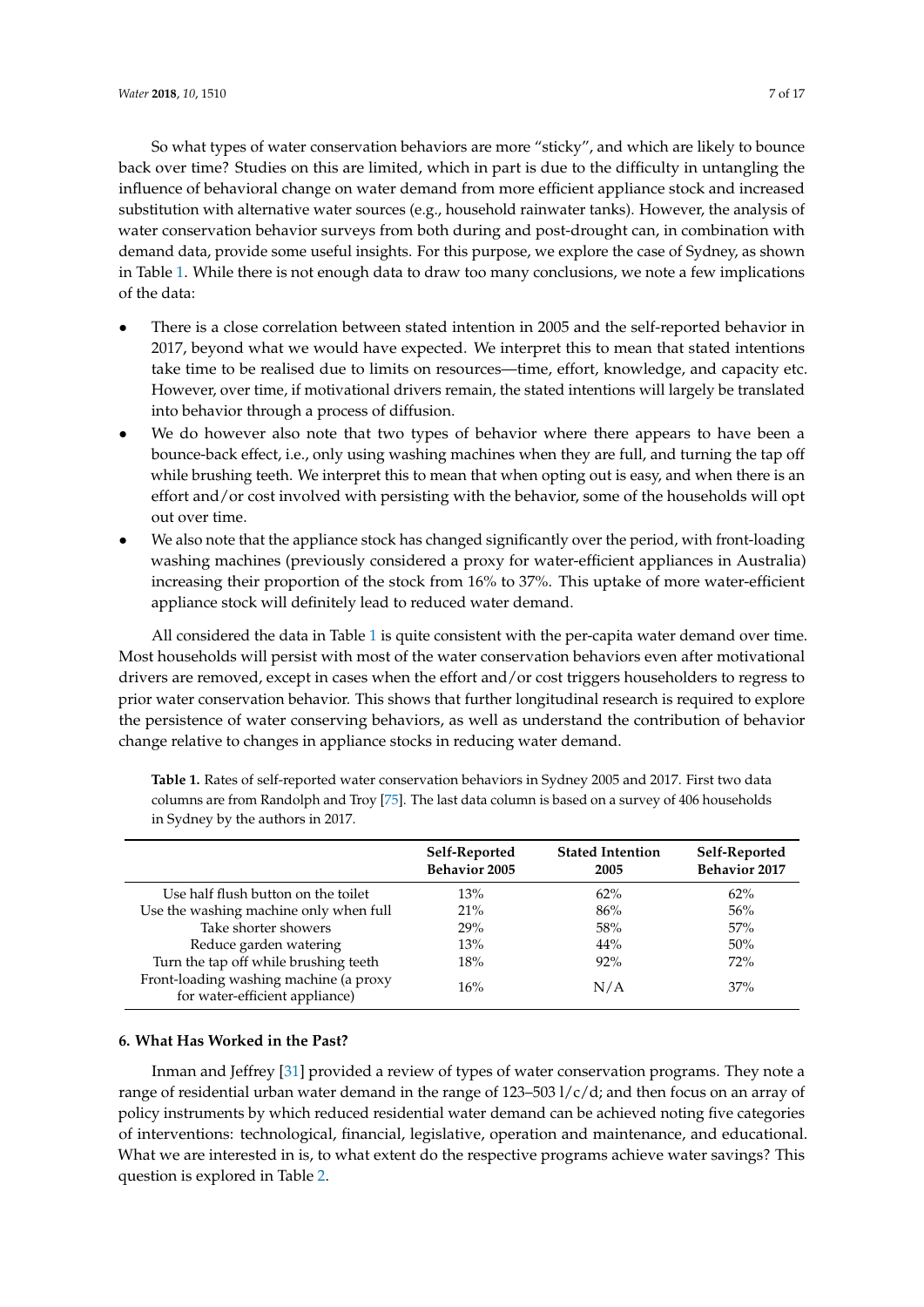| <b>Type of Program</b>                                                                                                                                                                                                                         | The Estimated<br><b>Range of Savings</b> |  |  |
|------------------------------------------------------------------------------------------------------------------------------------------------------------------------------------------------------------------------------------------------|------------------------------------------|--|--|
| Public awareness/media campaigns (2–20%)                                                                                                                                                                                                       |                                          |  |  |
| Public awareness campaigns, e.g., media broadcasts [76]                                                                                                                                                                                        | $2 - 5%$                                 |  |  |
| Public awareness and media campaign during a drought in Barcelona [35]                                                                                                                                                                         | 21%                                      |  |  |
| Providing simple procedural information to households on how to achieve water<br>conservation in a small study in Queensland, Australia [34]                                                                                                   | 16%                                      |  |  |
| Media attention during drought, i.e., $\sim$ 100 articles bimonthly [32]                                                                                                                                                                       | $11 - 18%$                               |  |  |
| Information and media campaign during drought [77]                                                                                                                                                                                             | <b>11%</b>                               |  |  |
| Implementation of water use restrictions, and reductions in the household and<br>network leakage in the UK [78]                                                                                                                                | 14%                                      |  |  |
| A review of the evidence for the effectiveness of awareness campaigns reports results<br>of 5-20% reduction but notes that the contextual factors and design of the awareness<br>campaign are of critical importance [36]                      | $5 - 20%$                                |  |  |
| Metering linked with pricing mechanism $(-16-56%)$                                                                                                                                                                                             |                                          |  |  |
| In an 8-year study in Aurora, Colorado, metering linked with a block-based tariff<br>found that people, in fact, used 16% more water than before, presumably because of<br>the being better able to control not going into a higher block [47] | $-16%$                                   |  |  |
| Implementing a dynamic tariff system and using smart meters in Valencia, Spain has<br>provided considerable water savings [79]                                                                                                                 | Up to $18\%$                             |  |  |
| Metering residential water use and charging on a per unit basis in several cases in the<br>US, excl. limited metering [31]                                                                                                                     | $10 - 56%$                               |  |  |
| Metering residential water use and moving from a flat rate to volumetric pricing [80]                                                                                                                                                          | 15-31%                                   |  |  |
| Smart Metering feedback of information to householders (3–20%)                                                                                                                                                                                 |                                          |  |  |
| Real-time feedback on water use, via meters [81]                                                                                                                                                                                               | 3%                                       |  |  |
| Public awareness promoted using smart water meters in Copenhagen [29]                                                                                                                                                                          | 20%                                      |  |  |
| In Dubuque, the US, a study of the water conservation effects of an online water<br>portal providing near real-time feedback to households based on smart metering<br>information there were measurable water savings                          | 7%                                       |  |  |
| Public goal setting combined with installation of smart meters to provide feedback to<br>households, in Zaragoza, Spain [29]                                                                                                                   | 5%                                       |  |  |
| Smart metering intervention providing detailed feedback on household water use, in<br>the context of Australia [82]                                                                                                                            | 8%                                       |  |  |
| Smart metering feedback of information to households [83]                                                                                                                                                                                      | $7\%$                                    |  |  |
| Synthesis of a range of smart metering feedback studies [84]                                                                                                                                                                                   | 6%                                       |  |  |
| A review by Sønderlund et al. [85] found that the amount of water savings based on<br>providing feedback on water consumption to households varies considerably<br>(3-54%), with average water savings of 20%                                  | 20%                                      |  |  |
| Water-saving/efficient devices (12–80% depending on type)                                                                                                                                                                                      |                                          |  |  |
| Residential retrofit program in Sydney provided considerable population level<br>savings [86]                                                                                                                                                  | 12%                                      |  |  |
| Adoption of rainwater harvesting, in the context of Australia [87]                                                                                                                                                                             | Up to $80\%$                             |  |  |
| Use of rainwater found to be able to meet a large proportion of household demand in<br>the context of Melbourne, Australia [88]                                                                                                                | 40%                                      |  |  |
| Retrofitting water-efficient devices [89]                                                                                                                                                                                                      | $50\%$                                   |  |  |
| Water-efficient washing machines were found in a metering study to provide<br>significant water savings to individual households in the Gold Coast, Australia [90]                                                                             | 15%                                      |  |  |
| Water-efficient shower heads were found in a metering study to provide high levels<br>stor carrings to individual households in the Cold Coset                                                                                                 | 19%                                      |  |  |

of water savings to individual households in the Gold Coast, Australia [\[90\]](#page-15-7)

<span id="page-7-0"></span>**Table 2.** Estimates of water savings from different types of water conservation programs. Ranges reported using the range of estimates in the different studies mentioned.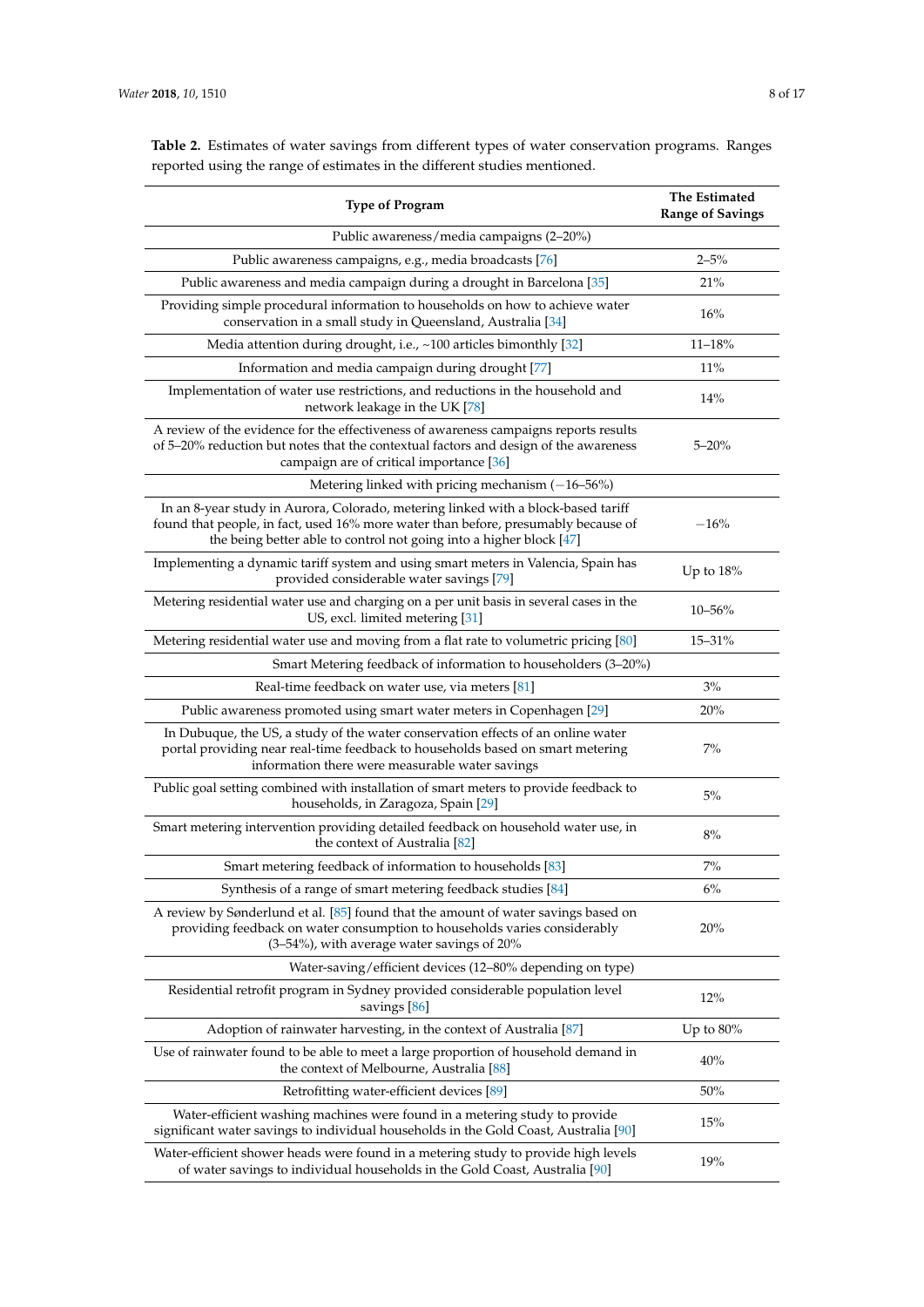While public awareness campaigns have been effective in reducing water demand [\[40,](#page-13-4)[91\]](#page-15-8), there can be considerable variability. Therefore, it would be worthwhile to explore how the effectiveness can be maximized both during drought crises and outside of drought.

Moving from fixed pricing to volumetric pricing has a very considerable potential for impact in terms of water savings. However, this opportunity has already been realised for most cities who have implemented water metering and volumetric pricing schedules. Another option may be to introduce more complex cost reflective tariff structures, based on reducing demand at peak times that determines many of supply side costs [\[92\]](#page-15-9); or to use increasing block tariffs whereby consumers that use larger volumes pay a higher price per kL [\[93\]](#page-15-10). Although this has been noted as problematic from a fairness perspective given that the cost of meeting basic individual needs will depend substantially on the size of the household [\[94](#page-15-11)[,95\]](#page-15-12), and larger household size is generally correlated with lower socioeconomic status [\[96\]](#page-15-13).

Promoting water-saving devices is another high impact option but does typically require some rebates or investments in infrastructure [\[97\]](#page-15-14). For example, rainwater tanks may help reduce water demand by up to 80%, based on studies in the Australian context, and which in the Indonesian context can provide 100% volumetric reliability in the right circumstances [\[98\]](#page-15-15), and studies in Bangladesh indicate that 30–40% reliability can be achieved in their context [\[99\]](#page-15-16). However, rainwater harvesting comes at a significant investment cost, and requires ongoing maintenance and operation by households [\[100](#page-15-17)[–102\]](#page-15-18). A key benefit of these investments in alternative water supply infrastructure is that, to a greater extent, the water demand does not bounce back after a drought.

System-wide adoption of smart metering technology seems to be easily obtained gain for managing water demand, where the cost of the metering equipment is to a large extent offset if successfully achieving the average reductions in water use of approximately 6%. The key advantages of smart meters, however, may not be the immediate savings, but the increased understanding of water use [\[90\]](#page-15-7), the potential for leakage management [\[103\]](#page-15-19); as well as the possibility to provide targeted messaging to households (yet to be fully explored).

### **7. What May Work in the Future?**

Here we draw on previous experiences to discuss the potential to improve water conservation practices into the future, with a focus on personalized messages to specific sectors and customer cohorts, smart metering, and nudging; plus, what this means in terms of research needs. Figure [2](#page-9-0) depicts the types of actions that might be applied for interventions on a spectrum from broad-based approaches that seek to shape water demand for all customers, to more targeted approaches at specific sectors or cohorts that have been identified as receptive to water conservation, and finally, actions at the level of an individual customer. In reality, there will be cross-over and interdependencies between these levels of water conversation interventions. For example, smart meters across a sample of customers can be used to inform interventions targeted at specific cohorts, and also then inform likely responses to broad-level interventions, such as behavioral nudges where customers' water consumption relative to a benchmark is displayed prominently on a bill to create a decision trigger for changed behavior or adoption of more water-efficient appliance. Water utilities designing conservation programs face a tension between individualizing programs to specific customer types versus broad-level programs that build awareness and create triggers for the adoption of water conservation across all customers. While individualized water conservation programs may provide the most appropriate interventions for specific customers they also come at increased cost and effort if programs are to be scaled up for broader adoption. For this reason, a hybrid approach may be most suitable based on the Pareto principle that develops individualized water conservation interventions for the 20% of customers who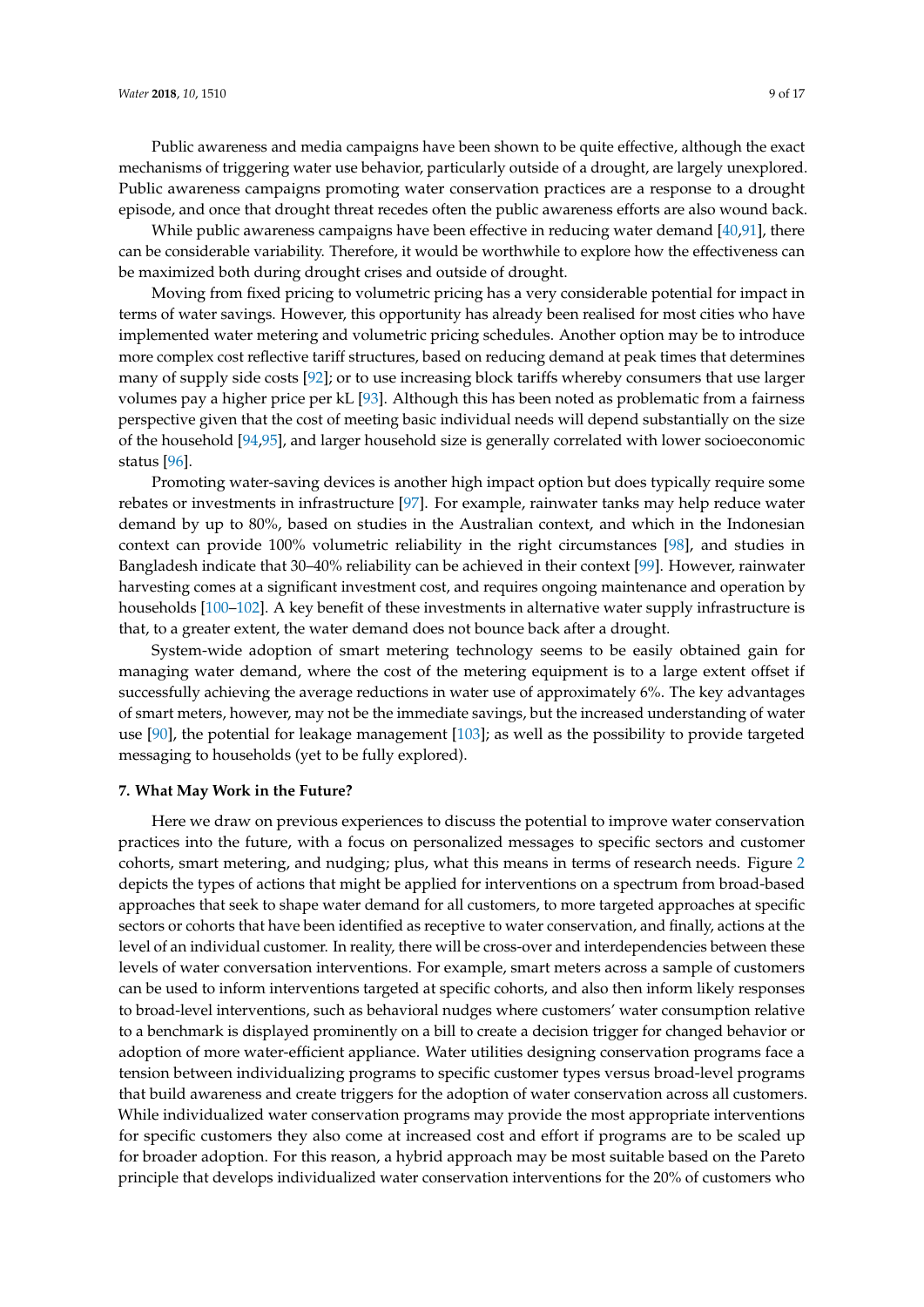can potentially provide 80% of the water savings, while remaining customers are targeted through water savings, while remaining customers are targeted through broad approaches.

<span id="page-9-0"></span>

**Figure 2.** Water conservation drivers and levels of intervention **Figure 2.** Water conservation drivers and levels of intervention

### *7.1. Smart Metering as a Tool for Individualized Behavior Change Prompts*

There needs to be further research on testing how to use smart meters as a catalyst for greater water conservation, including through the types of creative uses identified by researchers already:

- Understanding individual end-use profiles, including the potential for water savings in changed behavior, changed appliances and fixing leaks [\[90\]](#page-15-7). This has the potential to be the basis for individual messages to households, providing advice which is specific to circumstances.
- Using smart meters to enable more nuanced pricing structures, although this has already been explored by various agencies and researchers  $[50,73,78]$  $[50,73,78]$  $[50,73,78]$ ; there is a need for further exploring how price structures, individual commitments to water conservation and information feedback can increase the effectiveness of policies in a fair manner. can increase the effectiveness of policies in a fair manner.

### *7.2. Targeted Messaging for Specific Customer Cohorts*

*7.2. Targeted Messaging for Specific Customer Cohorts*  Already in 2004, Campbell et al. [\[41\]](#page-13-5) suggest that "personalized communication can enhance the water-saving potential of implementation and decrease the effect of offsetting behavior". This points to the importance of targeted communication to specific customer cohorts, which is quite feasible with current information technology and recent potential changes in how customers interact with their water suppliers, such as for example through social media. Personalized messages can either be based on contextual factors (demographics, age, type of dwelling, location, climate zone, etc.) or based on surveys that indicate individual preferences and practical limitations; or indeed based on real-time monitoring of water use through smart meters. There is also the opportunity now to provide individualized practical information to households on what types of water conservation actions that they can carry out.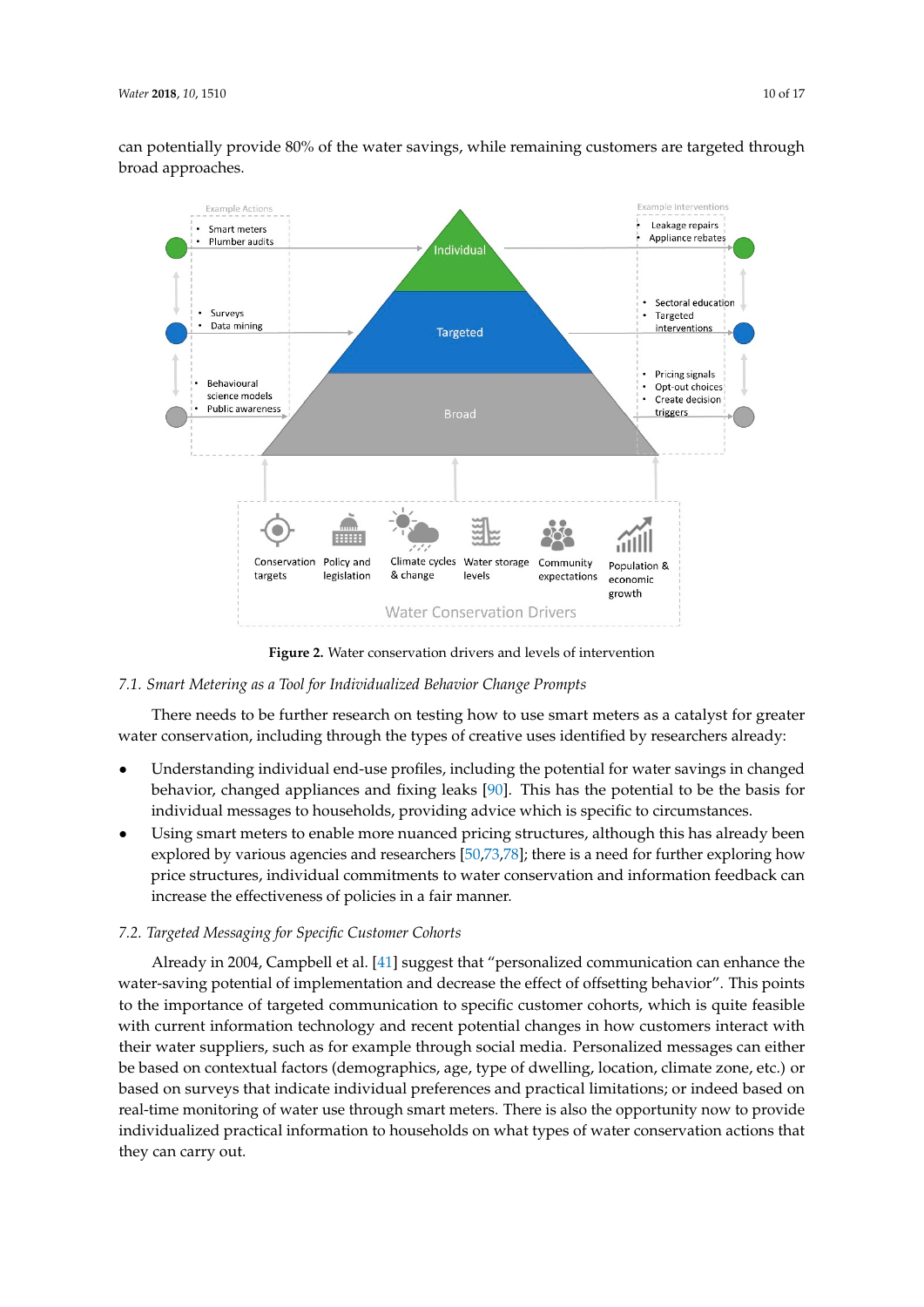### *7.3. Nudging for Encouraging Broad Customer Change*

The behavioral science perspective is still developing in the research papers on water and resource conservation, with a limited number of papers [\[34](#page-12-18)[,104–](#page-15-20)[108\]](#page-16-0). There is a potential to use behavioral science in the way that Thaler describes [\[109,](#page-16-1)[110\]](#page-16-2). For example, by understanding the choice architecture of water conservation we may move our attention to:

- How the decision to conserve water is being presented to community members.
- The cognitive effort of making choices, i.e., make choices easier to understand.
- The consumer funnel, which dictates that you may only make a decision if you are aware of a choice and if you are triggered into action by some event.
- Focusing on defaults, i.e., people are more likely to choose a pre-selected option.
- Understanding the broader set of attributes that people may consider when deciding to conserve water, especially in relation to factors such as effort and social norms.
- Rebound effects, i.e., what makes people choose to opt out of water conservation behaviors. In consumer and marketing theory, this loyalty aspect of purchases is critically important, and it should also be important for water conservation theory.

Modelling tools may also provide a better understanding of how all these effects interact to provide desirable outcomes. These tools can help visualize and communicate complex feedback from water conservation interventions in a consistent manner to a broad audience that might have different levels of experience and training backgrounds.

### **8. Research Needs**

We note three key areas of research which are not yet well understood:

- There is a need for longitudinal studies of water conservation behaviors to better understand the impacts of enablers (such as awareness and motivational drivers) and barriers (effort and costs). Well-designed longitudinal studies will finally allow researchers to distinguish causality from correlation. This also needs to be done with a control sample to understand relative savings [\[86\]](#page-15-3) because absolute savings in any one year will not prove useful as they do not account for other contextual factors such as climate or imposed restrictions which can vary significantly.
- The research around how to best promote water conservation is still not well developed including on which communication tools to use, how to frame and target messages, and how the success is influenced by trust in the information source, etc. These issues and questions were raised already by Syme in 2000 but some aspects in how information is best communicated appear to still require further research [\[27\]](#page-12-11).
- To enable the capacity for nudging significant change in water conservation behavior through identifying strategic interventions and triggers, there is a need to further understanding of how state of the art behavioral science in the planning and evaluation of water conservation programs, along the lines of that by Moglia et al. [\[111\]](#page-16-3).

# **9. Conclusions**

Decades of research on water conservation behavior provide significant insights into the decision triggers and antecedent environmental factors that can influence households' water demand. This has helped us to improve the prediction of behavioral responses to intervention programs, such as water restrictions and price increases. However, we still have a long way to go to accurately predict water use response to water conservation education and awareness programs, which takes into consideration individual customer values and motivations. Water conservation awareness and education are often implemented as part of a drought response. Given the high likelihood that Australian cities will in future experience drought events at least as severe as historical droughts, coupled with increasing water demand driven by population increase, water planners and policy-makers are faced with the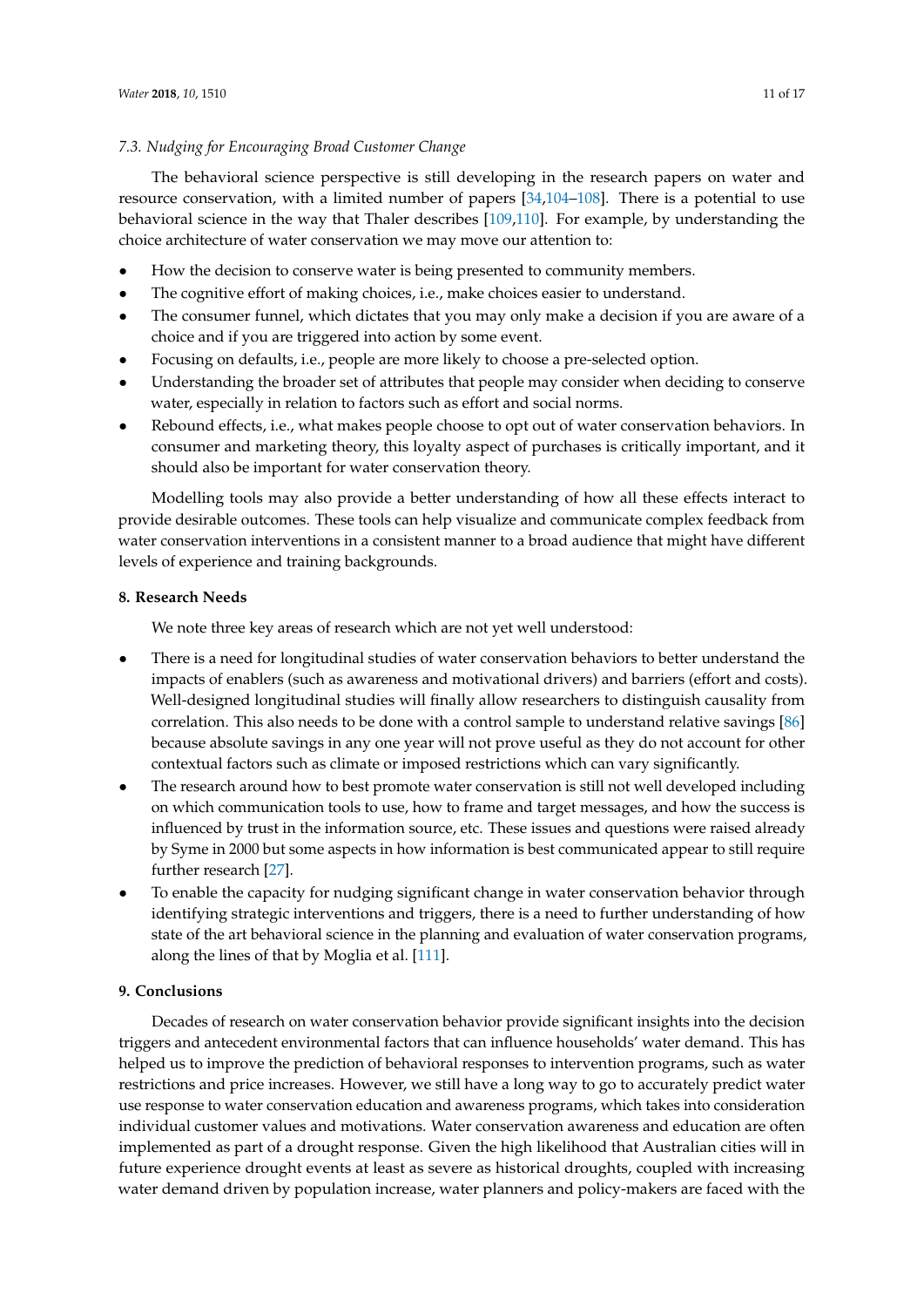dilemma of ensuring future water security while ensuring a least-cost approach to providing water services. Further supply augmentation in Australian cities is likely to have a significant cost, as in most cases suitable natural water supply sources are already fully allocated, which means there would need to be further investment in desalination plants that are capital and energy intensive. For this reason, the use of water conservation programs to reduce demand should be fully used as a first line response to droughts.

There is a need for an accurate and reliable water use model that could help water planners in developing both responsive and strategic water conservation programs to meet both short and long-term water security outcomes. However, there are still many gaps in our understanding of water conservation behavior, particularly around how we can make water conservation behavior stick when the threat of water scarcity is no longer preeminent in people's minds. We argue the importance of longitudinal studies, as the key research method to develop further. Only by using longitudinal observations, can we have a clear understanding of key causalities of water conservation behavior, and test the key influencing factors that will cause water conservation behavior to persist in the long term. In addition to better modelling, we also advocate the use of new techniques employed in the behavioral sciences to "nudge" people towards better water use behavior through strategic, targeted interventions.

**Author Contributions:** All authors were involved in designing and discussing the study as well as writing the paper. M.M. was the project leader and engaged with stakeholders. All authors discussed the results and implications and commented on the manuscripts at all the stages.

**Funding:** This research is funded by the CRC for Low Carbon Living Ltd. supported by the Cooperative Research Centres program, an Australian Government initiative. It is also co-funded by CSIRO and Sydney Water.

**Acknowledgments:** We acknowledge those in CSIRO, and Sydney Water who have contributed to this research. This includes Stephen White and Luke Reedman of CSIRO, and from Sydney Water: Marcia Dawson, Bronwyn Cameron, Jonathan Dixon, and Andre Boerema

**Conflicts of Interest:** The authors declare no conflict of interest.

### **References**

- <span id="page-11-0"></span>1. Diffenbaugh, N.S.; Swain, D.L.; Touma, D. Anthropogenic warming has increased drought risk in California. *Proc. Natl. Acad. Sci. USA* **2015**, *112*, 3931–3936. [\[CrossRef\]](http://dx.doi.org/10.1073/pnas.1422385112) [\[PubMed\]](http://www.ncbi.nlm.nih.gov/pubmed/25733875)
- <span id="page-11-1"></span>2. Mann, M.E.; Gleick, P.H. Climate change and California drought in the 21st century. *Proc. Natl. Acad. Sci. USA* **2015**, *112*, 3858–3859. [\[CrossRef\]](http://dx.doi.org/10.1073/pnas.1503667112) [\[PubMed\]](http://www.ncbi.nlm.nih.gov/pubmed/25829537)
- <span id="page-11-2"></span>3. Wolski, P. How severe is Cape Town's "Day Zero" drought? *Significance* **2018**, *15*, 24–27. [\[CrossRef\]](http://dx.doi.org/10.1111/j.1740-9713.2018.01127.x)
- <span id="page-11-3"></span>4. Postel, S.L. Entering an era of water scarcity: The challenges ahead. *Ecol. Appl.* **2000**, *10*, 941–948. [\[CrossRef\]](http://dx.doi.org/10.1890/1051-0761(2000)010[0941:EAEOWS]2.0.CO;2)
- 5. Pahl-Wostl, C. Transitions towards adaptive management of water facing climate and global change. *Water Resour. Manag.* **2007**, *21*, 49–62. [\[CrossRef\]](http://dx.doi.org/10.1007/s11269-006-9040-4)
- <span id="page-11-4"></span>6. Maggioni, E. Water demand management in times of drought: What matters for water conservation. *Water Resour. Res.* **2015**, *51*, 125–139. [\[CrossRef\]](http://dx.doi.org/10.1002/2014WR016301)
- <span id="page-11-5"></span>7. Muller, M. Cape Town's drought: Don't blame climate change. *Nature* **2018**, *559*, 174–176. [\[CrossRef\]](http://dx.doi.org/10.1038/d41586-018-05649-1) [\[PubMed\]](http://www.ncbi.nlm.nih.gov/pubmed/29980735)
- <span id="page-11-6"></span>8. Ziervogel, G.; Johnston, P.; Matthew, M.; Mukheibir, P. Using climate information for supporting climate change adaptation in water resource management in South Africa. *Clim. Chang.* **2010**, *103*, 537–554. [\[CrossRef\]](http://dx.doi.org/10.1007/s10584-009-9771-3)
- <span id="page-11-7"></span>9. Low, K.G.; Grant, S.B.; Hamilton, A.J.; Gan, K.; Saphores, J.D.; Arora, M.; Feldman, D.L. Fighting drought with innovation: Melbourne's response to the Millennium Drought in Southeast Australia. *Wiley Interdiscip. Rev. Water* **2015**, *2*, 315–328. [\[CrossRef\]](http://dx.doi.org/10.1002/wat2.1087)
- <span id="page-11-8"></span>10. Grant, S.B.; Fletcher, T.D.; Feldman, D.; Saphores, J.-D.; Cook, P.L.M.; Stewardson, M.; Low, K.; Burry, K.; Hamilton, A.J. Adapting Urban Water Systems to a Changing Climate: Lessons from the Millennium Drought in Southeast Australia. *Environ. Sci. Tech.* **2013**, *47*, 10727–10734. [\[CrossRef\]](http://dx.doi.org/10.1021/es400618z) [\[PubMed\]](http://www.ncbi.nlm.nih.gov/pubmed/23641731)
- <span id="page-11-9"></span>11. Neal, B.; Mackellar, P.; Davies, R.G.; Ampt, E. Drought response measures in dampening urban demand. *Inst. Civ. Eng.* **2014**, *167*, 435–441. [\[CrossRef\]](http://dx.doi.org/10.1680/wama.12.00116)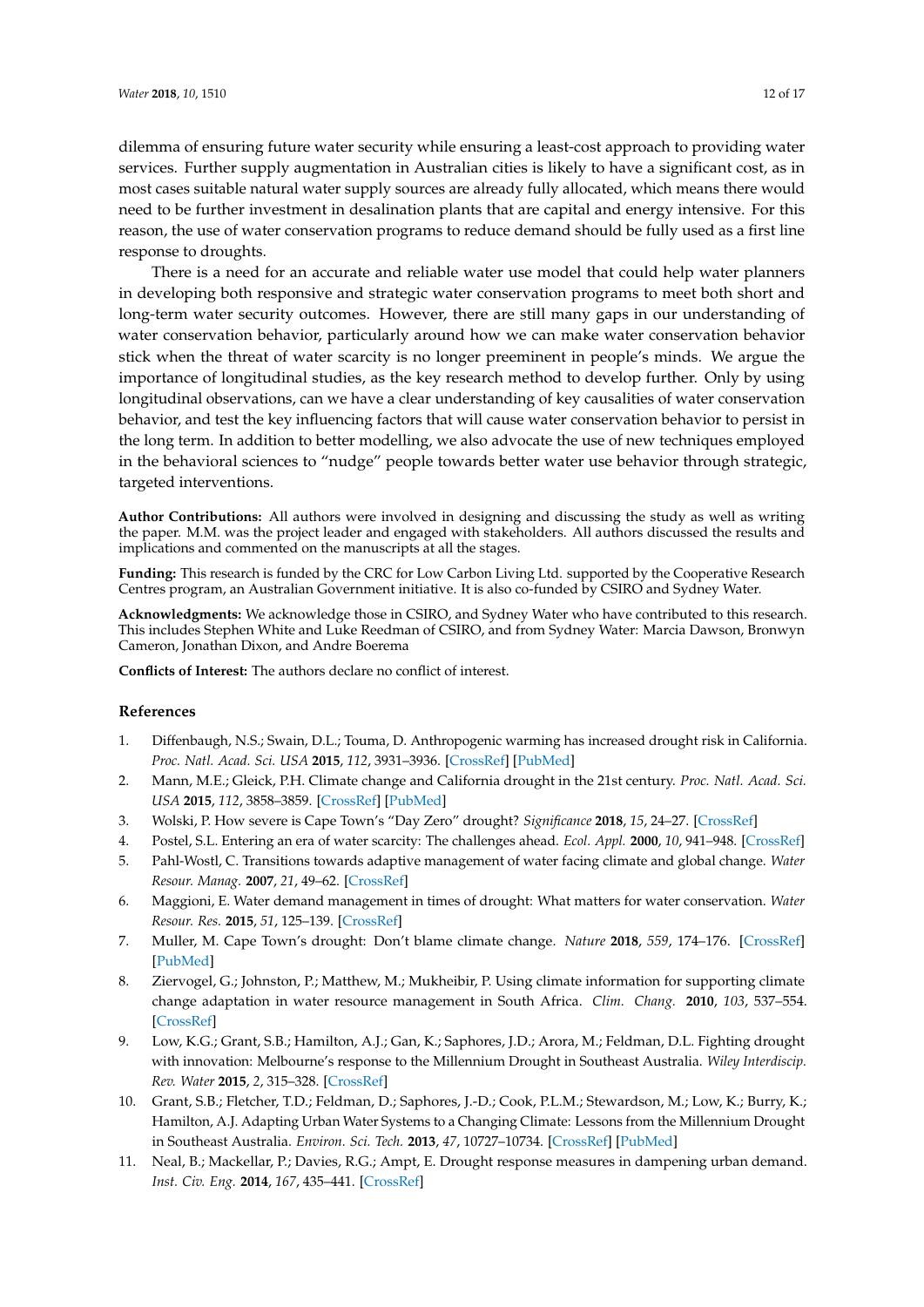- <span id="page-12-0"></span>12. Lindsay, J.; Dean, A.J.; Supski, S. Responding to the Millennium drought: Comparing domestic water cultures in three Australian cities. *Reg. Environ. Chang.* **2017**, *17*, 565–577. [\[CrossRef\]](http://dx.doi.org/10.1007/s10113-016-1048-6)
- <span id="page-12-1"></span>13. Sharma, S.K.; Vairavamoorthy, K. Urban water demand management: Prospects and challenges for the developing countries. *Water Environ. J.* **2009**, *23*, 210–218. [\[CrossRef\]](http://dx.doi.org/10.1111/j.1747-6593.2008.00134.x)
- <span id="page-12-2"></span>14. Novotny, V. Water and energy link in the cities of the future—Achieving net zero carbon and pollution emissions footprint. *Water Sci. Technol.* **2011**, *63*, 184–190. [\[CrossRef\]](http://dx.doi.org/10.2166/wst.2011.031) [\[PubMed\]](http://www.ncbi.nlm.nih.gov/pubmed/21245572)
- 15. Siddiqi, A.; De Weck, O.L. Quantifying end-use energy intensity of the urban water cycle. *J. Infrastruct. Syst.* **2013**, *19*, 474–485. [\[CrossRef\]](http://dx.doi.org/10.1061/(ASCE)IS.1943-555X.0000153)
- 16. Da Costa Silva, G. Climate change and the water-energy nexus: An urban challenge. *J. Water Clim. Chang.* **2014**, *5*, 259–275. [\[CrossRef\]](http://dx.doi.org/10.2166/wcc.2013.082)
- <span id="page-12-3"></span>17. Nair, S.; George, B.; Malano, H.M.; Arora, M.; Nawarathna, B. Water-energy-greenhouse gas nexus of urban water systems: Review of concepts, state-of-art and methods. *Resour. Conserv. Recycl.* **2014**, *89*, 1–10. [\[CrossRef\]](http://dx.doi.org/10.1016/j.resconrec.2014.05.007)
- <span id="page-12-4"></span>18. Anderson, J.M. Blueprint for a greener city: Growth need not cost the earth. *Water Sci. Technol.* **2005**, *52*, 61–67. [\[CrossRef\]](http://dx.doi.org/10.2166/wst.2005.0288) [\[PubMed\]](http://www.ncbi.nlm.nih.gov/pubmed/16445174)
- <span id="page-12-5"></span>19. Meng, W.; Fan, J.; Zhang, Y. Freshwater ecosystem health and ecological civilization construction at the watershed scale. *Res. Environ. Sci.* **2015**, *28*, 1495–1500.
- <span id="page-12-6"></span>20. Walsh, C.J.; Fletcher, T.D.; Burns, M.J. Urban Stormwater Runoff: A New Class of Environmental Flow Problem. *PLoS ONE* **2012**, *7*, e45814. [\[CrossRef\]](http://dx.doi.org/10.1371/journal.pone.0045814) [\[PubMed\]](http://www.ncbi.nlm.nih.gov/pubmed/23029257)
- <span id="page-12-7"></span>21. Larsen, T.A.; Gujer, W. The concept of sustainable urban water management. *Water Sci. Technol.* **1997**, *35*, 3–10. [\[CrossRef\]](http://dx.doi.org/10.2166/wst.1997.0326)
- 22. Hellström, D.; Jeppsson, U.; Kärrman, E. A framework for systems analysis of sustainable urban water management. *Environ. Impact Assess. Rev.* **2000**, *20*, 311–321. [\[CrossRef\]](http://dx.doi.org/10.1016/S0195-9255(00)00043-3)
- 23. Wong, T.H.F.; Brown, R.R. The water sensitive city: Principles for practice. *Water Sci. Technol.* **2009**, *60*, 673–682. [\[CrossRef\]](http://dx.doi.org/10.2166/wst.2009.436) [\[PubMed\]](http://www.ncbi.nlm.nih.gov/pubmed/19657162)
- <span id="page-12-8"></span>24. Marlow, D.R.; Moglia, M.; Cook, S.; Beale, D.J. Towards sustainable urban water management: A critical reassessment. *Water Res.* **2013**, *47*, 7150–7161. [\[CrossRef\]](http://dx.doi.org/10.1016/j.watres.2013.07.046) [\[PubMed\]](http://www.ncbi.nlm.nih.gov/pubmed/24210506)
- <span id="page-12-9"></span>25. Court, D.; Elzinga, D.; Mulder, S.; Vetvik, O.J. *The Consumer Decision Journey*; McKinsey Quarterly: Boston, MA, USA, 2014.
- <span id="page-12-10"></span>26. Zhao, B.; Guo, X.; Marinova, D. To pay more or use less: China's urban water pricing regime and water awareness. In Proceedings of the 19th International Congress on Modelling and Simulation—Sustaining Our Future: Understanding and Living with Uncertainty, Perth, Australia, 12–16 December 2011.
- <span id="page-12-11"></span>27. Syme, G.J.; Nancarrow, B.E.; Seligman, C. The evaluation of information campaigns to promote voluntary household water conservation. *Eval. Rev.* **2000**, *24*, 539–578. [\[CrossRef\]](http://dx.doi.org/10.1177/0193841X0002400601)
- <span id="page-12-12"></span>28. Ramsey, E.; Berglund, E.Z.; Goyal, R. The impact of demographic factors, beliefs, and social influences on residentialwater consumption and implications for non-price policies in urban India. *Water* **2017**, *9*, 844. [\[CrossRef\]](http://dx.doi.org/10.3390/w9110844)
- <span id="page-12-13"></span>29. Stavenhagen, M.; Buurman, J.; Tortajada, C. Saving water in cities: Assessing policies for residential water demand management in four cities in Europe. *Cities* **2018**, *79*, 187–195. [\[CrossRef\]](http://dx.doi.org/10.1016/j.cities.2018.03.008)
- <span id="page-12-14"></span>30. *Sustainable Water Use in Europe—Part 2: Demand Management; Technical Report No. 19*; European Environment Agency: Copenhagen, Denmark, 2001.
- <span id="page-12-15"></span>31. Inman, D.; Jeffrey, P. A review of residential water conservation tool performance and influences on implementation effectiveness. *Urban Water J.* **2006**, *3*, 127–143. [\[CrossRef\]](http://dx.doi.org/10.1080/15730620600961288)
- <span id="page-12-16"></span>32. Quesnel, K.J.; Ajami, N.K. Changes in water consumption linked to heavy news media coverage of extreme climatic events. *Sci. Adv.* **2017**, *3*. [\[CrossRef\]](http://dx.doi.org/10.1126/sciadv.1700784) [\[PubMed\]](http://www.ncbi.nlm.nih.gov/pubmed/29075664)
- <span id="page-12-17"></span>33. Magnusson, T.S. Household responsiveness to water demand management incentives in Windhoek, Namibia. *Water Policy* **2004**, *6*, 453–471. [\[CrossRef\]](http://dx.doi.org/10.2166/wp.2004.0030)
- <span id="page-12-18"></span>34. Fielding, K.S.; Spinks, A.; Russell, S.; McCrea, R.; Stewart, R.; Gardner, J. An experimental test of voluntary strategies to promote urban water demand management. *J. Environ. Manag.* **2013**, *114*, 343–351. [\[CrossRef\]](http://dx.doi.org/10.1016/j.jenvman.2012.10.027) [\[PubMed\]](http://www.ncbi.nlm.nih.gov/pubmed/23168251)
- <span id="page-12-19"></span>35. March, H.; Domènech, L.; Saurí, D. Water conservation campaigns and citizen perceptions: The drought of 2007–2008 in the Metropolitan Area of Barcelona. *Nat. Hazard.* **2013**, *65*, 1951–1966. [\[CrossRef\]](http://dx.doi.org/10.1007/s11069-012-0456-2)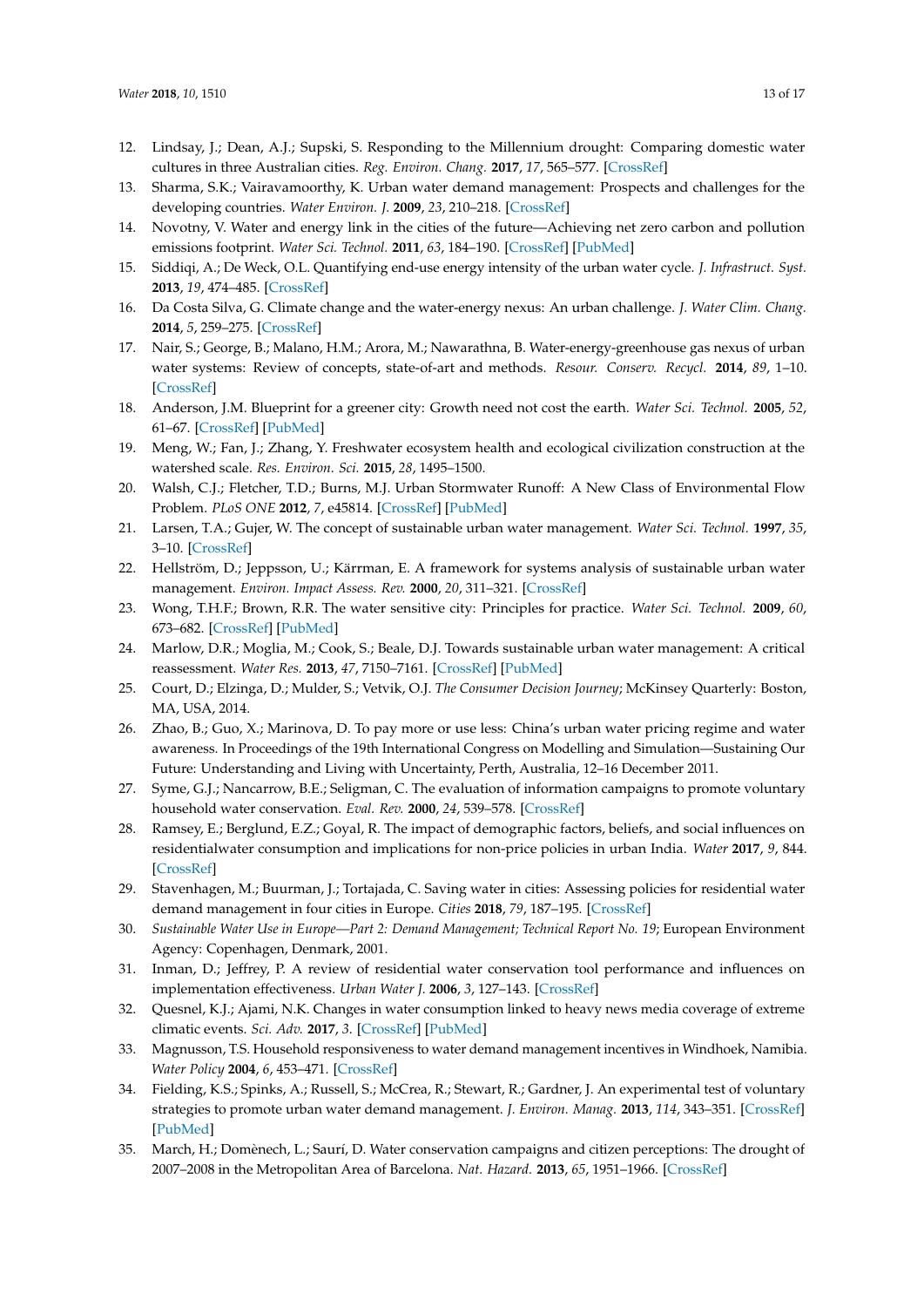- <span id="page-13-0"></span>36. Saurí, D. Water conservation: Theory and evidence in urban areas of the developed world. *Annu. Rev. Environ. Resour.* **2013**, *38*, 227–248. [\[CrossRef\]](http://dx.doi.org/10.1146/annurev-environ-013113-142651)
- <span id="page-13-1"></span>37. Willis, R.M.; Stewarta, R.A.; Panuwatwanich, K.; Jones, S.; Kyriakides, A. Alarming visual display monitors affecting shower end use water and energy conservation in Australian residential households. *Resour. Conserv. Recycl.* **2010**, *54*, 1117–1127. [\[CrossRef\]](http://dx.doi.org/10.1016/j.resconrec.2010.03.004)
- <span id="page-13-2"></span>38. Fielding, K.S.; Russell, S.; Spinks, A.; Mankad, A. Determinants of household water conservation: The role of demographic, infrastructure, behavior, and psychosocial variables. *Water Resour. Res.* **2012**, *48*. [\[CrossRef\]](http://dx.doi.org/10.1029/2012WR012398)
- <span id="page-13-3"></span>39. Gregory, G.D.; Di Leo, M. Repeated Behavior and Environmental Psychology: The Role of Personal Involvement and Habit Formation in Explaining Water Consumption. *J. Appl. Soc. Psychol.* **2003**, *33*, 1261–1296. [\[CrossRef\]](http://dx.doi.org/10.1111/j.1559-1816.2003.tb01949.x)
- <span id="page-13-4"></span>40. Gilbertson, M.; Hurlimann, A.; Dolnicar, S. Does water context influence behaviour and attitudes to water conservation? *Australas. J. Environ. Manag.* **2011**, *18*, 47–60. [\[CrossRef\]](http://dx.doi.org/10.1080/14486563.2011.566160)
- <span id="page-13-5"></span>41. Campbell, H.E.; Johnson, R.M.; Larson, E.H. Prices, devices, people, or rules: The relative effectiveness of policy instruments in water conservation. *Rev. Policy Res.* **2004**, *21*, 637–662. [\[CrossRef\]](http://dx.doi.org/10.1111/j.1541-1338.2004.00099.x)
- <span id="page-13-6"></span>42. Moglia, M.; Grant, A.L.; Inman, M.P. Estimating the effect of climate on water demand: Towards strategic policy analysis. *Aust. J. Water Resour.* **2009**, *13*, 81–94. [\[CrossRef\]](http://dx.doi.org/10.1080/13241583.2009.11465363)
- <span id="page-13-7"></span>43. Cleugh, H.A.; Bu, E.; Simon, D.; Xu, J.; Mitchell, V.G. The impact of suburban design on water use and microclimate. In Proceedings of the MODSIM05—International Congress on Modelling and Simulation: Advances and Applications for Management and Decision Making, Melbourne, Australia, 12–15 December 2005.
- 44. Symes, P.; Connellan, G. Water management strategies for urban trees in dry environments: Lessons for the future. *Arboricult. Urban For.* **2013**, *39*, 116–124.
- <span id="page-13-8"></span>45. Connellan, G.; Symes, P. Soil moisture management to deliver productive and sustainable urban landscapes. In Proceedings of the 2015 ASABE/IA Irrigation Symposium: Emerging Technologies for Sustainable Irrigation-A Tribute to the Career of Terry Howell: American Society of Agricultural and Biological Engineers, Long Beach, CA, USA, 9–11 November 2015.
- <span id="page-13-9"></span>46. Mayer, P.W.; Deoreo, W.B.; Towler, E.; Caldwell, E.; Miller, T.; Osann, E.R.; Brown, E.; Bickel, P.; Fisher, S.B. *National Multiple Family Submetering and Allocation Billing Program Study*; Aquacraft. Inc. and East Bay Municipal Utility District: Boulder, CO, USA, 2003.
- <span id="page-13-10"></span>47. Kenney, D.S.; Goemans, C.; Klein, R.; Lowrey, J.; Reidy, K. Residential water demand management: Lessons from Aurora, Colorado. *J. Am. Water Resour. Assoc.* **2008**, *44*, 192–207. [\[CrossRef\]](http://dx.doi.org/10.1111/j.1752-1688.2007.00147.x)
- <span id="page-13-11"></span>48. Iglesias, E.; Blanco, M. New directions in water resources management: The role of water pricing policies. *Water Resour. Res.* **2008**, *44*. [\[CrossRef\]](http://dx.doi.org/10.1029/2006WR005708)
- <span id="page-13-12"></span>49. Arbués, F.; García-Valiñas, M.a.Á.; Martínez-Espiñeira, R. Estimation of residential water demand: A state-of-the-art review. *J. Soc. Econ.* **2003**, *32*, 81–102. [\[CrossRef\]](http://dx.doi.org/10.1016/S1053-5357(03)00005-2)
- <span id="page-13-13"></span>50. Worthington, A.C.; Hoffman, M. An empirical survey of residential water demand modelling. *J. Econ. Surv.* **2008**, *22*, 842–871. [\[CrossRef\]](http://dx.doi.org/10.1111/j.1467-6419.2008.00551.x)
- <span id="page-13-14"></span>51. Brennan, D.; Tapsuwan, S.; Ingram, G. The welfare costs of urban outdoor water restrictions. *Aust. J. Agric. Resour. Econ.* **2007**, *51*, 243–261. [\[CrossRef\]](http://dx.doi.org/10.1111/j.1467-8489.2007.00395.x)
- 52. Mansur, E.T.; Olmstead, S.M. The value of scarce water: Measuring the inefficiency of municipal regulations. *J. Urban Econ.* **2012**, *71*, 332–346. [\[CrossRef\]](http://dx.doi.org/10.1016/j.jue.2011.11.003)
- <span id="page-13-15"></span>53. Kandulu, J.M.; MacDonald, D.H.; Dandy, G.; Marchi, A. Ecosystem Service Impacts of Urban Water Supply and Demand Management. *Water Resour. Manag.* **2017**, *31*, 4785–4799. [\[CrossRef\]](http://dx.doi.org/10.1007/s11269-017-1778-3)
- <span id="page-13-16"></span>54. Yu, J.; Lipkin, F.; Moglia, M. Novel spatial analysis of residential resource consumption via the Melbourne train network. In Proceedings of the 21st International Congress on Modelling and Simulation, Gold Coast, Queensland, Australia, 29 November–4 Decmber 2015.
- <span id="page-13-17"></span>55. Pullinger, M.; Browne, A.; Anderson, B.; Medd, W. *Patterns of Water: The Water Related Practices of Households in Southern England, and Their Influence on Water Consumption and Demand Management*; Final report of the ARCC-Water/SPRG Patterns of Water projects; Lancaster University: Lancaster, UK, 2013.
- <span id="page-13-18"></span>56. Collier, A.; Cotterill, A.; Everett, T.; Muckle, R.; Pike, T.; Vanstone, A. *Understanding and Influencing Behaviours: A Review of Social Research, Economics and Policy Making in DEFRA*; DEFRA: London, UK, 2010.
- 57. DEFRA. *A Framework for Pro-Environmental Behaviours*; Defra: London, UK, 2008.
- 58. Ipsos, M. *Public Acceptability of Water Efficiency Scenarios*; Environment Agency: London, UK, 2007.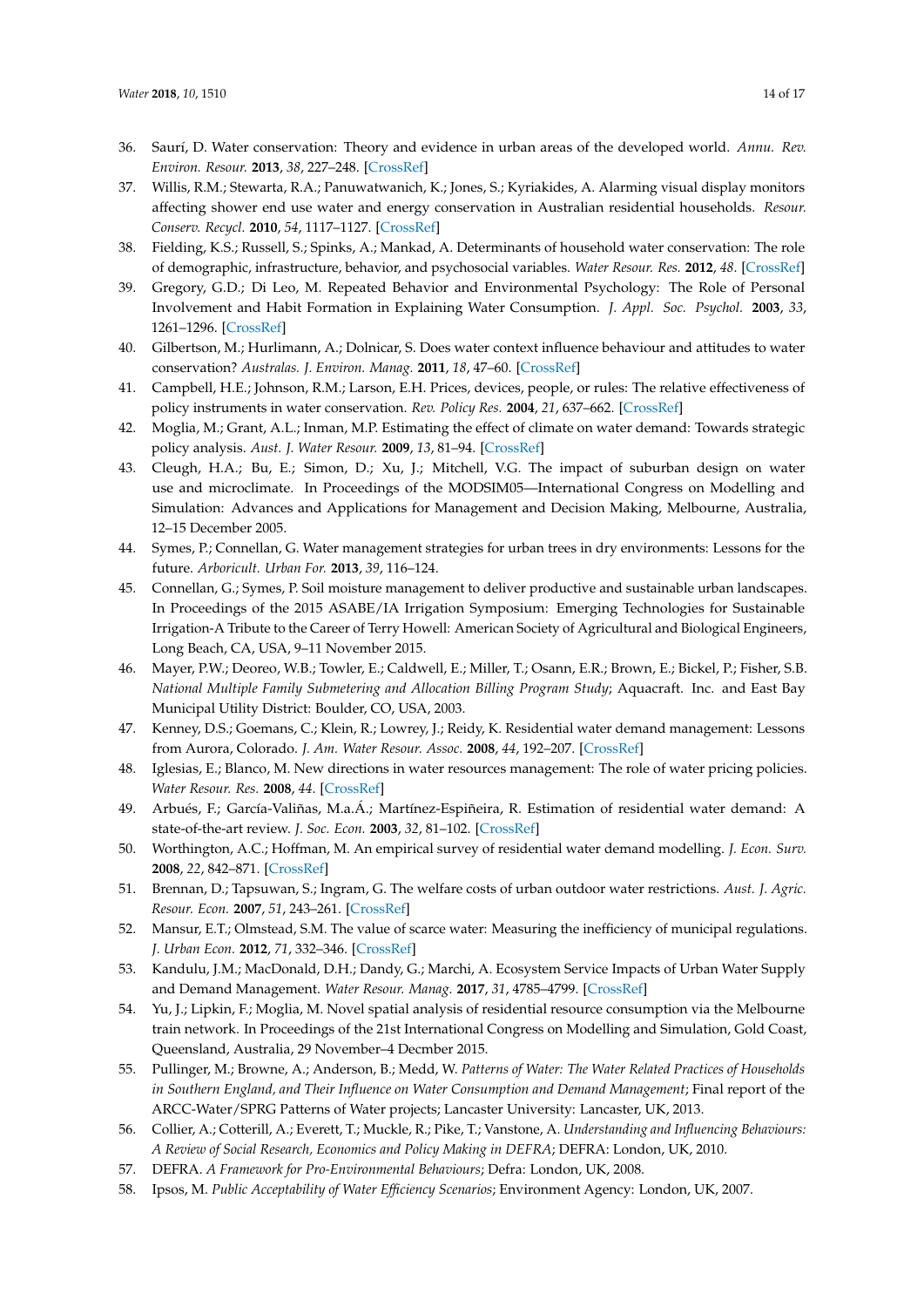- <span id="page-14-0"></span>59. Waterwise. *Exploring the Potential for Smarter Demand Management: Forecasting and Targeted Interventions*; WWF's Itchen Initiative: London, UK, 2011.
- <span id="page-14-1"></span>60. Turner, A.; White, S.; Beatty, K.; Gregory, A. *Results of the Largest Residential Demand Management Program in Australia*; Sydney Institute for Sustainable Futures & Sydney Water Corporation: Sydney, Australia, 2004.
- <span id="page-14-2"></span>61. Medd, W.; Shove, E. *The Sociology of Water Use*; UK Water Industry Research: London, UK, 2006.
- <span id="page-14-3"></span>62. Jorgensen, B.S.; Martin, J.F.; Pearce, M.W.; Willis, E.M. Predicting Household Water Consumption with Individual-Level Variables. *Environ. Behav.* **2014**, *46*, 872–897. [\[CrossRef\]](http://dx.doi.org/10.1177/0013916513482462)
- <span id="page-14-4"></span>63. Sofoulis, Z. Below the double bottom line: The challenge of socially sustainable urban water strategies. *Aust. J. Water Resour.* **2013**, *17*, 211–221. [\[CrossRef\]](http://dx.doi.org/10.7158/W13-018.2013.17.2)
- <span id="page-14-5"></span>64. Dolnicar, S.; Hurlimann, A. Australians' Water Conservation Behaviours and Attitudes. *Aust. J. Water Resour.* **2010**, *14*, 43–53. [\[CrossRef\]](http://dx.doi.org/10.1080/13241583.2010.11465373)
- <span id="page-14-6"></span>65. Tapsuwan, S.; Mankad, A.; Greenhill, M.; Tucker, D. The influence of coping appraisals on the adoption of decentralised water systems in Australia. *Urban Water J.* **2017**, *14*, 45–52. [\[CrossRef\]](http://dx.doi.org/10.1080/1573062X.2015.1057179)
- <span id="page-14-7"></span>66. Renwick, M.A.; Green, R.D. Do residential demand side management policies measure up? An analysis of eight California water agencies. *J. Environ. Econ. Manag.* **2000**, *40*, 37–55. [\[CrossRef\]](http://dx.doi.org/10.1006/jeem.1999.1102)
- 67. Lee, M.; Tansel, B.; Balbin, M. Goal based water conservation projections based on historical water use data and trends in Miami-Dade County. *Sustain. Cities Soc.* **2011**, *1*, 97–103. [\[CrossRef\]](http://dx.doi.org/10.1016/j.scs.2011.04.002)
- 68. Brand, C.C.; Frost, D. Understanding declining water demand: New approaches to research and projections. In Proceedings of the AWWA/WEF Utility Management Conference 2013, Glendale, CA, USA, 10–13 March 2013.
- <span id="page-14-8"></span>69. Brelsford, C.; Abbott, J.K. Growing into Water Conservation? Decomposing the Drivers of Reduced Water Consumption in Las Vegas, NV. *Ecol. Econ.* **2017**, *133*, 99–110. [\[CrossRef\]](http://dx.doi.org/10.1016/j.ecolecon.2016.10.012)
- <span id="page-14-9"></span>70. Rutherfurd, I.; Finlayson, B. Whither Australia: Will availability of water constrain the growth of Australia's population? *Geogr. Res.* **2011**, *49*, 301–316. [\[CrossRef\]](http://dx.doi.org/10.1111/j.1745-5871.2011.00707.x)
- <span id="page-14-10"></span>71. De Clercq, D.; Smith, K.; Chou, B.; Gonzalez, A.; Kothapalle, R.; Li, C.; Dong, X.; Liu, S.; Wen, Z. Identification of urban drinking water supply patterns across 627 cities in China based on supervised and unsupervised statistical learning. *J. Environ. Manag.* **2018**, *223*, 658–667. [\[CrossRef\]](http://dx.doi.org/10.1016/j.jenvman.2018.06.073) [\[PubMed\]](http://www.ncbi.nlm.nih.gov/pubmed/29975893)
- <span id="page-14-11"></span>72. Setlhogile, T.; Arntzen, J.; Pule, O.B. Economic accounting of water: The Botswana experience. *Phys. Chem. Earth* **2017**, *100*, 287–295. [\[CrossRef\]](http://dx.doi.org/10.1016/j.pce.2016.10.007)
- <span id="page-14-12"></span>73. Maddaus, L.A. *Effects of Metering on Residential Water Demand for Davis, California*; Brown and Caldwell: Sacramento, CA, USA, 2001.
- <span id="page-14-13"></span>74. Melbourne Water. Water Outlook for Melbourne. Melbourne, Australia, 2016. Available online: [https:](https://www.melbournewater.com.au/sites/default/files/Water-outlook-Melbourne2016.pdf) [//www.melbournewater.com.au/sites/default/files/Water-outlook-Melbourne2016.pdf](https://www.melbournewater.com.au/sites/default/files/Water-outlook-Melbourne2016.pdf) (accessed on 24 October 2018).
- <span id="page-14-14"></span>75. Randolph, B.; Troy, P. Attitudes to conservation and water consumption. *Environ. Sci. Policy* **2008**, *11*, 441–455. [\[CrossRef\]](http://dx.doi.org/10.1016/j.envsci.2008.03.003)
- <span id="page-14-15"></span>76. Baumann, D.D.; Boland, J.J.; Haneman, W.M. *Urban Water Demand Management and Planning*; Mcgraw-Hill: New York, NY, USA, 1998.
- <span id="page-14-16"></span>77. Tortajada, C.; Joshi, Y.K. Water Demand Management in Singapore: Involving the Public. *Water Resour. Manag.* **2013**, *27*, 2729–2746. [\[CrossRef\]](http://dx.doi.org/10.1007/s11269-013-0312-5)
- <span id="page-14-17"></span>78. Ofwat. *Water and Regulation: Facts and Figures*; Office of Water Services: Birmingham, UK, 2002.
- <span id="page-14-18"></span>79. Lopez-Nicolas, A.; Pulido-Velazquez, M.; Rougé, C.; Harou, J.J.; Escriva-Bou, A. Design and assessment of an efficient and equitable dynamic urban water tariff. Application to the city of Valencia, Spain. *Environ. Model. Softw.* **2018**, *101*, 137–145. [\[CrossRef\]](http://dx.doi.org/10.1016/j.envsoft.2017.12.018)
- <span id="page-14-19"></span>80. Tanverakul, S.A.; Lee, J. Impacts of metering on residential water use in California. *J. Am. Water Works Assoc.* **2015**, *107*, E69–E75. [\[CrossRef\]](http://dx.doi.org/10.5942/jawwa.2015.107.0005)
- <span id="page-14-20"></span>81. Petersen, J.E.; Shunturov, V.; Janda, K.; Platt, G.; Weinberger, K. Dormitory residents reduce electricity consumption when exposed to real-time visual feedback and incentives. *Int. J. Sustain. High. Educ.* **2007**, *8*, 16–33. [\[CrossRef\]](http://dx.doi.org/10.1108/14676370710717562)
- <span id="page-14-21"></span>82. Liu, A.; Giurco, D.; Mukheibir, P. Urban water conservation through customised water and end-use information. *J. Clean. Prod.* **2016**, *112*, 3164–3175. [\[CrossRef\]](http://dx.doi.org/10.1016/j.jclepro.2015.10.002)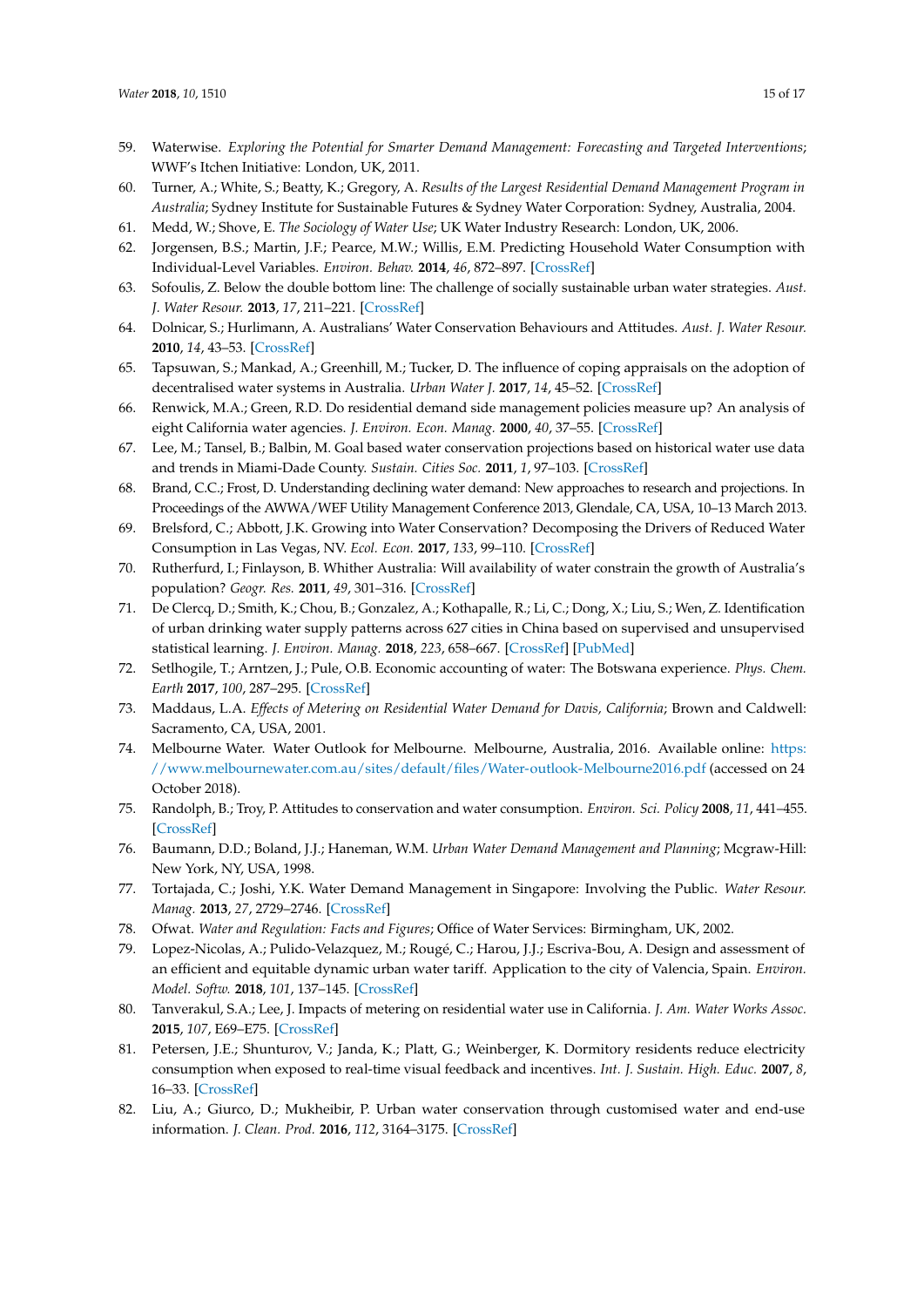- <span id="page-15-0"></span>83. Erickson, T.; Podlaseck, M.E.; Sahu, S.; Dai, J.D.; Chao, T.; Naphade, M. The Dubuque Water Portal: Evaluation of the uptake, use and impact of residential water consumption feedback. In Proceedings of the SIGCHI Conference on Human Factors in Computing Systems, Austin, TX, USA, 5–10 May 2012; pp. 675–684.
- <span id="page-15-1"></span>84. Liu, A.; Mukheibir, P. Digital metering feedback and changes in water consumption—A review. *Resour. Conserv. Recycl.* **2018**, *134*, 136–148. [\[CrossRef\]](http://dx.doi.org/10.1016/j.resconrec.2018.03.010)
- <span id="page-15-2"></span>85. Sønderlund, A.L.; Smith, J.R.; Hutton, C.; Kapelan, Z. Using smart meters for household water consumption feedback: Knowns and unknowns. *Procedia Eng.* **2014**, *89*, 990–997. [\[CrossRef\]](http://dx.doi.org/10.1016/j.proeng.2014.11.216)
- <span id="page-15-3"></span>86. Turner, A.; White, S.; Beatty, K.; Gregory, A. Results of the largest residential demand management program in Australia. *Water Sci. Technol. Water Supply* **2005**, *5*, 249–256. [\[CrossRef\]](http://dx.doi.org/10.2166/ws.2005.0106)
- <span id="page-15-4"></span>87. Khastagir, A.; Jayasuriya, N. Optimal sizing of rain water tanks for domestic water conservation. *J. Hydrol.* **2010**, *381*, 181–188. [\[CrossRef\]](http://dx.doi.org/10.1016/j.jhydrol.2009.11.040)
- <span id="page-15-5"></span>88. Muthukumaran, S.; Baskaran, K.; Sexton, N. Quantification of potable water savings by residential water conservation and reuse—A case study. *Resour. Conserv. Recycl.* **2011**, *55*, 945–952. [\[CrossRef\]](http://dx.doi.org/10.1016/j.resconrec.2011.04.013)
- <span id="page-15-6"></span>89. Mayer, P.W.; Deoreo, W.B.; Towler, E.; Caldwell, E.; Miller, T.; Osann, E.R.; Brown, E.; Bickel, P.; Fisher, S.B. *National Multiple Family Submetering and Allocation Billing Program Study*; Aquacraft Inc.: Boulder, CO, USA, 2004.
- <span id="page-15-7"></span>90. Willis, R.M.; Stewart, R.A.; Giurco, D.P.; Talebpour, M.R.; Mousavinejad, A. End use water consumption in households: Impact of socio-demographic factors and efficient devices. *J. Clean. Prod.* **2013**, *60*, 107–115. [\[CrossRef\]](http://dx.doi.org/10.1016/j.jclepro.2011.08.006)
- <span id="page-15-8"></span>91. Nieswiadomy, M.L. Estimating urban residential water demand: Effects of price structure, conservation, and education. *Water Resour. Res.* **1992**, *28*, 609–615. [\[CrossRef\]](http://dx.doi.org/10.1029/91WR02852)
- <span id="page-15-9"></span>92. Cole, G.; Stewart, R.A. Smart meter enabled disaggregation of urban peak water demand: Precursor to effective urban water planning. *Urban Water J.* **2013**, *10*, 174–194. [\[CrossRef\]](http://dx.doi.org/10.1080/1573062X.2012.716446)
- <span id="page-15-10"></span>93. Sibly, H.; Tooth, R. The consequences of using increasing block tariffs to price urban water. *Aust. J. Agric. Resour. Econ.* **2014**, *58*, 223–243. [\[CrossRef\]](http://dx.doi.org/10.1111/1467-8489.12032)
- <span id="page-15-11"></span>94. Whittington, D. Possible Adverse Effects of Increasing Block Water Tariffs in Developing Countries. *Dev. Cult. Chang.* **1992**, *41*, 87. [\[CrossRef\]](http://dx.doi.org/10.1086/451996)
- <span id="page-15-12"></span>95. Pashardes, P.; Hajispyrou, S. *Consumer Demand and Welfare under Increasing Block Pricing*; University of Cyprus Working Papers in Economics 0207; University of Cyprus Department of Economics: Nicosia, Cyprus, May 2002.
- <span id="page-15-13"></span>96. Australian Bureau of Statistics. Measures of Socioeconomic Status. ABS Catalogue no. 1244.0.55.001, 2011. Available online: <http://www.abs.gov.au/ausstats/abs@.nsf/mf/1244.0.55.001> (accessed on 24 October 2018).
- <span id="page-15-14"></span>97. Tapsuwan, S.; Burton, M.; Mankad, A.; Tucker, D.; Greenhill, M. Adapting to Less Water: Household Willingness to Pay for Decentralised Water Systems in Urban Australia. *Water Resour. Manag.* **2014**, *28*, 1111–1125. [\[CrossRef\]](http://dx.doi.org/10.1007/s11269-014-0543-0)
- <span id="page-15-15"></span>98. Juliana, I.C.; Syahril Badri Kusuma, M.; Cahyono, M.; Kardhana, H.; Martokusumo, W. Performance of rainwater harvesting system based on roof catchment area and storage tank capacity. *MATEC Web Conf.* **2017**, *101*. [\[CrossRef\]](http://dx.doi.org/10.1051/matecconf/201710105014)
- <span id="page-15-16"></span>99. Bashar, M.Z.I.; Karim, M.R.; Imteaz, M.A. Reliability and economic analysis of urban rainwater harvesting: A comparative study within six major cities of Bangladesh. *Resour. Conserv. Recycl.* **2018**, *133*, 146–154. [\[CrossRef\]](http://dx.doi.org/10.1016/j.resconrec.2018.01.025)
- <span id="page-15-17"></span>100. Moglia, M.; Gan, K.; Delbridge, N.; Tjandraatmadja, G.; Gulizia, E.; Pollard, C.; Sharma, A.; Cook, S. Condition inspection of rainwater tanks in Melbourne. *Eng. Aust.* **2015**, 1413–1417.
- 101. Moglia, M.; Gan, K.; Delbridge, N. Exploring methods to minimize the risk of mosquitoes in rainwater harvesting systems. *J. Hydrol.* **2016**, *543*, 324–329. [\[CrossRef\]](http://dx.doi.org/10.1016/j.jhydrol.2016.10.010)
- <span id="page-15-18"></span>102. Moglia, M.; Gan, K.; Delbridge, N.; Sharma, A.K.; Tjandraatmadja, G. Investigation of pump and pump switch failures in rainwater harvesting systems. *J. Hydrol.* **2016**, *538*, 208–215. [\[CrossRef\]](http://dx.doi.org/10.1016/j.jhydrol.2016.04.020)
- <span id="page-15-19"></span>103. Britton, T.C.; Stewart, R.A.; O'Halloran, K.R. Smart metering: Enabler for rapid and effective post meter leakage identification and water loss management. *J. Clean. Prod.* **2013**, *54*, 166–176. [\[CrossRef\]](http://dx.doi.org/10.1016/j.jclepro.2013.05.018)
- <span id="page-15-20"></span>104. Athanasiadis, I.N.; Mentes, A.K.; Mitkas, P.A.; Mylopoulos, Y.A. A Hybrid Agent-Based Model for Estimating Residential Water Demand. *Simulation* **2005**, *81*, 175–187. [\[CrossRef\]](http://dx.doi.org/10.1177/0037549705053172)